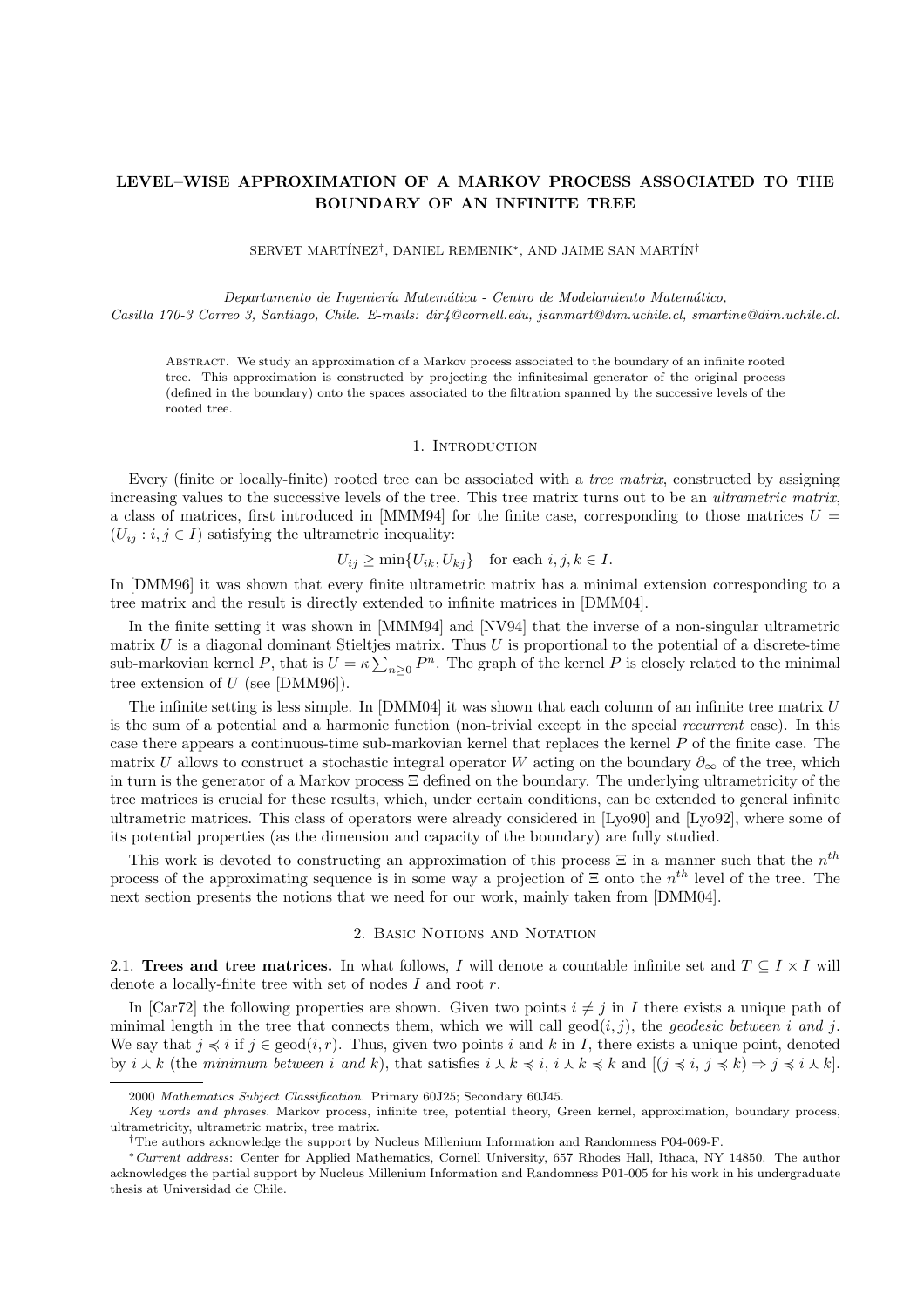

FIGURE 1. Levels, geodesics and minimums on a tree.

 $i \downarrow k$  corresponds to the farthest point from the root r that belongs both to geod $(i, r)$  and geod $(k, r)$ . We can also define the level function

$$
|i| = [length of geod(i, r)],
$$

which is an increasing function in  $i$ . (Figure 1 sketches these concepts).

**Definition 2.1.** Given the rooted tree  $(I, T)$  and a non-negative non-decreasing function  $w : \mathbb{N} \to \mathbb{R}$ , the matrix  $U$  defined by

$$
U_{ij} = w_{|i \wedge j|}
$$

is called the *tree matrix* associated to  $(I, T)$  and w.

It is evident that every tree matrix is ultrametric.

2.2. Compactification of the tree. In this part we define the boundary  $\partial_{\infty}$  of the tree T. An infinite path in the tree is a sequence  $(i_n \in I : n \in \mathbb{N})$  such that  $(i_n, i_{n+1}) \in T$  for each  $n \in \mathbb{N}$ . If every  $i_n$  is different, the path is called an infinite chain. We define the following relation over the set of chains:

 $(i_n \in I : n \in \mathbb{N}) \sim_{\partial_{n+1}} (i_n \in I : n \in \mathbb{N}) \Leftrightarrow |\{i_n : n \in \mathbb{N}\} \cap \{i_n : n \in \mathbb{N}\}| = \infty.$ 

It is clear that  $~\sim_{\partial_{\infty}}$  is an equivalence relation.

**Definition 2.2.** The boundary of the tree T is the set  $\partial_{\infty}$  corresponding to the quotient between the set of infinite chains of T and the relation  $\sim_{\partial_{\infty}}$ .

Given  $i \in I$  and  $\xi \in \partial_{\infty}$ , the *geodesic* geod $(i, \xi)$  between i and  $\xi$  is the unique chain with origin i that belongs to the equivalence class of  $\xi$  (see figure 2). It is easy to define also geod( $\xi, \eta$ ) for  $\xi, \eta \in \partial_{\infty}$ . For  $n \in \mathbb{N}, \xi(n)$  will be the unique point in geod $(r, \xi)$  such that  $|\xi(n)| = n$ .

 $\preccurlyeq$  and  $\curlywedge$  can also be extended to  $\partial_{\infty}$ :

(2.1)  $i \preccurlyeq \xi \Leftrightarrow i \in \text{geod}(r, \xi) \text{ for } i \in I, \xi \in \partial_{\infty},$ 

(2.2)  $\xi \wedge \eta = i$ , where  $|i| = \max\{|i| : j \in \text{geod}(r, \xi) \cap \text{geod}(r, \eta)\}\$ , for  $\xi, \eta \in I \cup \partial_{\infty}$ .

Then  $\xi \wedge \xi = \xi$  and if  $\xi \neq \eta$  then  $\xi \wedge \eta \in I$ . In this last case,  $\xi \wedge \eta = i$  if and only if  $\xi(|i|) = \eta(|i|)$  and  $\xi(n) \neq \eta(n)$  for  $n > |i|$ .

We need some more notation. For  $i \in I$ ,  $\xi \in \partial_{\infty}$  and  $n \in \mathbb{N}$ , we denote

$$
[i, \infty] = \{ z \in I \cup \partial_{\infty} : i \preccurlyeq z \}, \qquad [i, \infty) = [i, \infty] \cap I,
$$
  

$$
\partial_{\infty}(i) = [i, \infty] \cap \partial_{\infty}, \qquad C^n(\xi) = \partial_{\infty}(\xi(n)),
$$
  

$$
I^n = \{ i \in I : |i| \le n \}, \qquad B^n = \{ i \in I : |i| = n \}.
$$

We endow the set  $I \cup \partial_{\infty}$  with the topology  $\Lambda$  generated by the base formed by the open-closed sets in the family  $\mathcal{A} = \{ [i, \infty] : i \in I \}$ .  $(I \cup \partial_{\infty}, \Lambda)$  turns out to be compact, metrizable and totally discontinuous, and for  $\xi \in \partial_{\infty}$  it holds that  $\lim_{n\to\infty} \xi(n) = \xi$  and  $\partial_{\infty}(\xi(n)) = \{\eta \in \partial_{\infty}; |\xi \wedge \eta| \geq n\}$  (see [Car72]).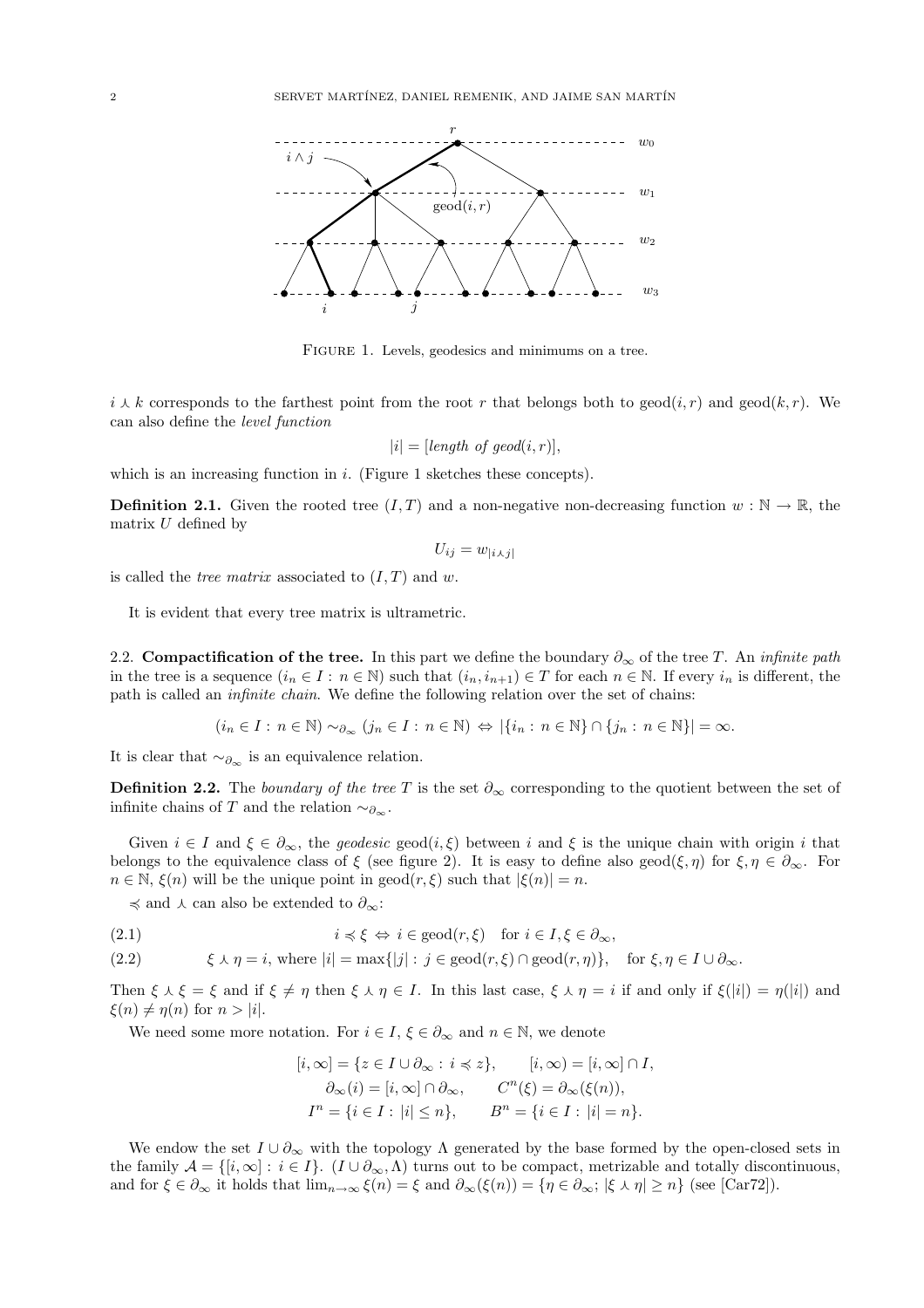

FIGURE 2.  $\partial_{\infty}$  and the geodesic between  $i \in I$  and  $\xi \in \partial_{\infty}$ .

2.3. The boundary operator. In  $[DMM04]$  it was shown that, given a tree matrix U, there exists a matrix Q such that  $UQ = QU = -\mathbb{I}$  (this infinite product is well defined because all the columns of Q have finitely many non-zero entries, so the sums involved are finite). This matrix is the generator of a continuous-time Markov process  $(X_t)_{t>0}$  that lives on the tree. Q is conservative except at the root r, so we add an absorbing state  $\partial_r$  connected to r. We denote by  $\zeta$  the lifetime of X, so that  $X_\zeta = \partial_r$  or  $X_\zeta \in \partial_\infty$ .

We say that the tree matrix is transient if  $\mathbb{P}_r\{X_\zeta \in \partial_\infty\} > 0$ . Otherwise, we say that the matrix is recurrent. This last case is rather easy to analyze, since the unique bounded harmonic function h of the tree (that is, such that  $Qh = 0$ ) is  $h \equiv 0$  (see [DMM04]), so in what follows we assume that the matrix is transient. This allows us to define the conditional measure  $\mu$  over  $\partial_{\infty}$  by

(2.3) 
$$
\mu(\cdot) = \mathbb{P}_r \{ X_\zeta \in \cdot | X_\zeta \in \partial_\infty \}.
$$

With this measure and this notion of harmonicity,  $\partial_{\infty}$  turns out to be isomorphic to the Martin boundary of the tree (see [Car72]).

Using (2.2) we can extend U to  $I \cup \partial_{\infty}$  in the following way:

$$
\text{for } \xi, \eta \in \partial_{\infty}, \quad U_{\xi\eta} = \begin{cases} w_{|\xi \wedge \eta|} & \text{if } \xi \neq \eta, \\ \lim_{n \to \infty} U_{\xi(n)\xi(n)} & \text{if } \xi = \eta, \end{cases}
$$
\n
$$
\text{and for } i \in I, \xi \in \partial_{\infty}, \quad U_{i\xi} = w_{|i \wedge \xi(|i|)|}.
$$

This extension is continuous in both variables:  $U_{\xi\eta} = \lim_{n,m \to \infty} U_{\xi(n)\eta(m)}$  for  $\xi, \eta \in \partial_{\infty}$ .

In [DMM04] the set  $\partial_{\infty}^r$  of the *regular points* is introduced as a mean to avoid some technical complications. We will not enter into that discussion here, let us just mention that  $\partial_{\infty}^r$  has full measure, so any integral computed over  $\partial_{\infty}$  can be also computed over  $\partial_{\infty}^r$ .

**Definition 2.3.** Given a (positive) bounded and measurable function  $f : \partial_{\infty} \to \mathbb{R}$  we define

$$
Wf(\xi) = \int_{\partial_{\infty}} U_{\xi\eta} f(\eta) \,\mu(d\eta).
$$

W is self adjoint and Wf is bounded if f is so.  $W\mathbf{1} = \alpha = w_0/\mathbb{P}_r\{X_\zeta \in \partial_\infty\}$  (where  $w_0$  is the value associated to the level zero of the tree, i.e. the root), W is well defined as an operator in  $L^p(\mu)$  and  $||W||_p = \alpha$ .

A useful calculation made in  $[DMM04]$  leads to the spectral decomposition of  $W$ , which we present now. For every  $n \in \mathbb{N}$ , the collection  $\{C^n(\xi): \xi \in \partial_{\infty}\}\)$  forms a finite partition of  $\partial_{\infty}$ , and we write  $\mathcal{F}_n$  for the σ-algebra associated to that partition. This gives us a filtration  $(\mathcal{F}_n)_{n\geq 0}$  whose limit is  $\mathcal{F} = \sigma(\Lambda)$ . We denote  $\Delta_k[w] = w_k - w_{k-1}$  for  $k \in \mathbb{N}$  and  $\Delta_{-1}[w] = 0$  and define the sequence  $(G_n)_{n>0}$  by

$$
G_n(\xi) = \sum_{k \ge n} \Delta_k[w] \mu(C^k(\xi)) \quad \text{for } \xi \in \partial_\infty \text{ and } n \in \mathbb{N}.
$$

Observe that  $G_0 \equiv W_1 = \alpha$ , so  $G_0$  is convergent. Moreover,  $G_n > 0$  for all n, and the sequence is decreasing, predictable and convergent to 0. The spectral decomposition of W (that shows that it is a stochastic integral operator) amounts to  $\overline{\phantom{a}}$ 

$$
W = \sum_{n \in \mathbb{N}} G_n \left( \mathbb{E}_{\mu} (\cdot | \mathcal{F}_n) - \mathbb{E}_{\mu} (\cdot | \mathcal{F}_{n-1}) \right),
$$

where we assume  $\mathbb{E}_{\mu}(\cdot|\mathcal{F}_{-1})\equiv 0$ .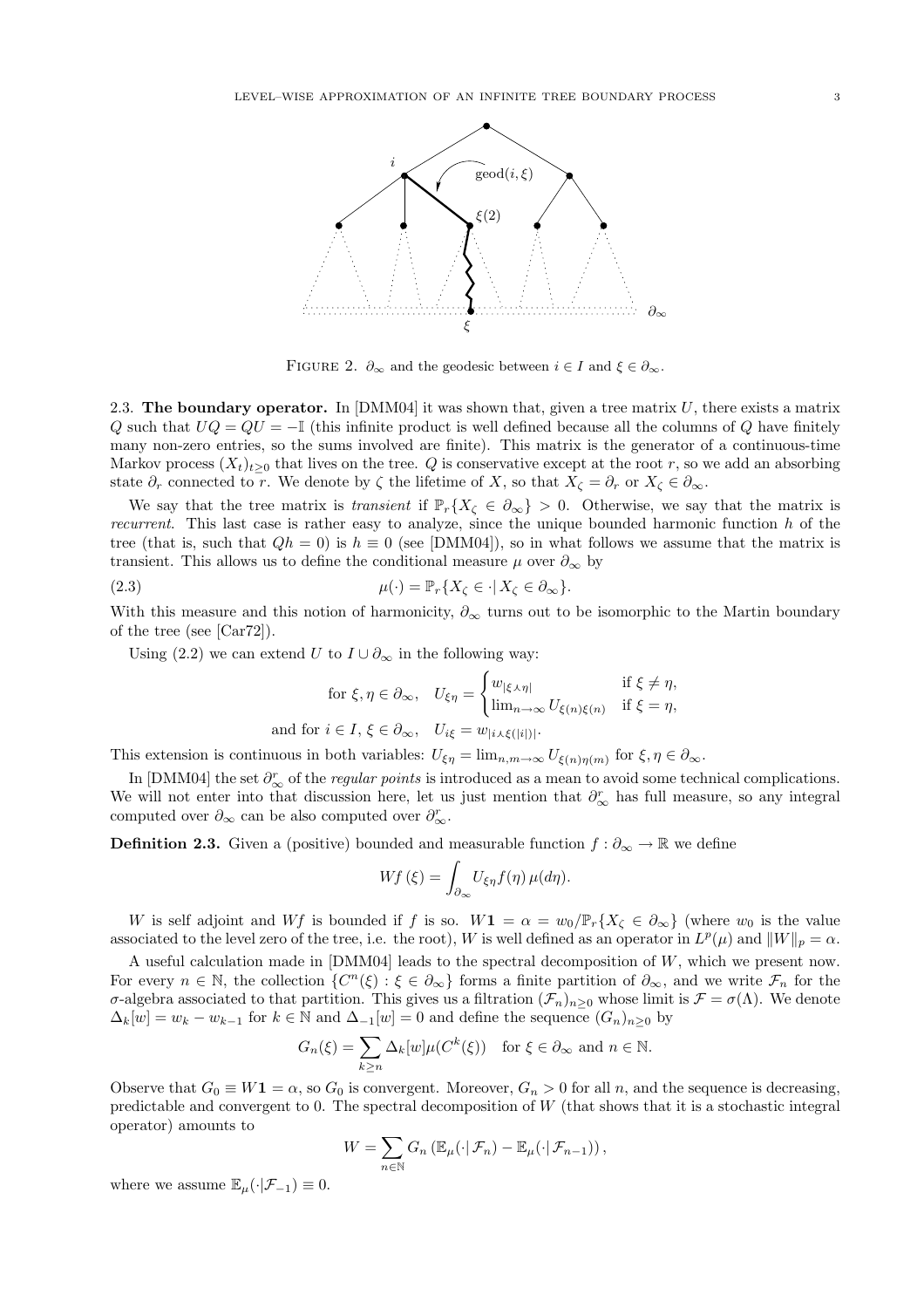It is possible to construct an inverse of W over Im(W). We will write  $W^{-1}$  for that inverse and assume implicitly that its domain is  $\text{Im}(W)$ , so

$$
W^{-1} = \sum_{n \in \mathbb{N}} G_n^{-1} \left( \mathbb{E}_{\mu} (\cdot | \mathcal{F}_n) - \mathbb{E}_{\mu} (\cdot | \mathcal{F}_{n-1}) \right).
$$

2.4. The process on the boundary. We will write  $Z \sim \exp[\lambda]$  to indicate that Z is a random variable with exponential distribution of parameter  $\lambda$  (and mean  $1/\lambda$ ) and  $B \sim \text{Ber}[p]$  to indicate that B is a random variable with Bernoulli distribution of parameter p (that is,  $\mathbb{P}{B = 1} = 1 - \mathbb{P}{B = 0} = p$ ).

The following theorem, proved in [DMM04], is the first thing that we will have to replicate for our level-wise approximation.

Theorem 2.4. Consider the symmetric kernel

(2.4) 
$$
p(t,\xi,\eta) = \sum_{n=0}^{|\xi \wedge \eta|} \frac{e^{-t/G_n(\xi)} - e^{-t/G_{n+1}(\xi)}}{\mu(C^n(\xi))} \quad \xi, \eta \in \partial_\infty, t > 0.
$$

This kernel is sub-markovian with total mass  $e^{-t/G_0} = \int$  $\int_{\partial_{\infty}} p(t,\xi,\eta) \, \mu(d\eta)$ . The markovian semigroup

$$
P_t f(\xi) = \int_{\partial_{\infty}} p(t, \xi, \eta) f(\eta) \,\mu(d\eta)
$$

induced by this kernel in  $L^2(\mu)$  satisfies

$$
P_t f = \sum_{n\geq 0} e^{-t/G_n} \left( \mathbb{E}_{\mu}(f|\mathcal{F}_n) - \mathbb{E}_{\mu}(f|\mathcal{F}_{n-1}) \right),
$$

and the infinitesimal generator of  $P_t$  is an extension of  $-W^{-1}$ . The potential of the semigroup is W  $\lim_{\substack{a \to a \\ a \to b}}$ a the infinitesimal generator of  $P_t$  is an external  $\sum_{i=0}^{\infty} P_t f dt = Wf$ ), and its Green kernel is  $U \left( \int_0^{\infty}$  $\int_0^\infty p(t,\xi,\eta) dt = U_{\xi\eta}$ .

**Definition 2.5.** The Markov process  $(\Xi_t)_{0\leq t\leq \Upsilon}$  is the process over  $\partial_{\infty}$  associated to the semigroup  $(P_t)$ , where  $\Upsilon = \inf\{t > 0: \Xi_t \notin \partial_{\infty}\}\$ is its lifetime. The coffin state of  $\Xi$  will be denoted by  $\dagger$  ( $\Xi_{\Upsilon} = \dagger$ ).  $\Xi^{\nu}$  will denote a copy of the process with initial distribution  $\nu$  in  $\partial_{\infty}$ , and  $\Xi^{\xi} = \Xi^{\delta_{\xi}}$  indicates that the process starts in  $\xi \in \partial_{\infty}$ .

## 3. APPROXIMATION OF THE PROCESS  $\Xi$  Onto the  $n^{th}$  Level

3.1. Construction of the approximation of the process on  $\partial_{\infty}$ . Let  $n \geq 0$  be the level of the tree onto which we are going to project Ξ. We write  $\mathbb{E}_m = \mathbb{E}_u(\cdot|\mathcal{F}_m)$  and define the approximate operator  $W^{(n)}: L^2(\mu, \mathcal{F}_\infty) \to L^2(\mu, \mathcal{F}_n)$  by

$$
W^{(n)} = W \, \mathbb{E}_n.
$$

Evidently, using the spectral decomposition of  $W$ , it holds that

$$
W^{(n)} = \sum_{m=0}^{n} G_m [\mathbb{E}_m - \mathbb{E}_{m-1}].
$$

We can define the following operator, that corresponds to the inverse of  $W^{(n)}$  over  $L^2(\mu, \mathcal{F}_n)$ :

$$
W^{(-n)} = W^{-1} \mathbb{E}_n = \sum_{m=0}^n G_m^{-1} [\mathbb{E}_m - \mathbb{E}_{m-1}].
$$

The semigroup associated to this approximation is

$$
P_t^{(n)} = e^{-tW^{(-n)}} = \sum_{m=0}^{n} e^{-t/G_m} [\mathbb{E}_m - \mathbb{E}_{m-1}].
$$

To our approximation we associate a truncation of the coefficients  $G_m$ : we define  $G_m^{(n)}$  as  $G_m$  if  $m \leq n$ and 0 if  $m > n$ . Note that  $e^{-t/G_{n+1}^{(n)}} = 0$  for  $t > 0$ .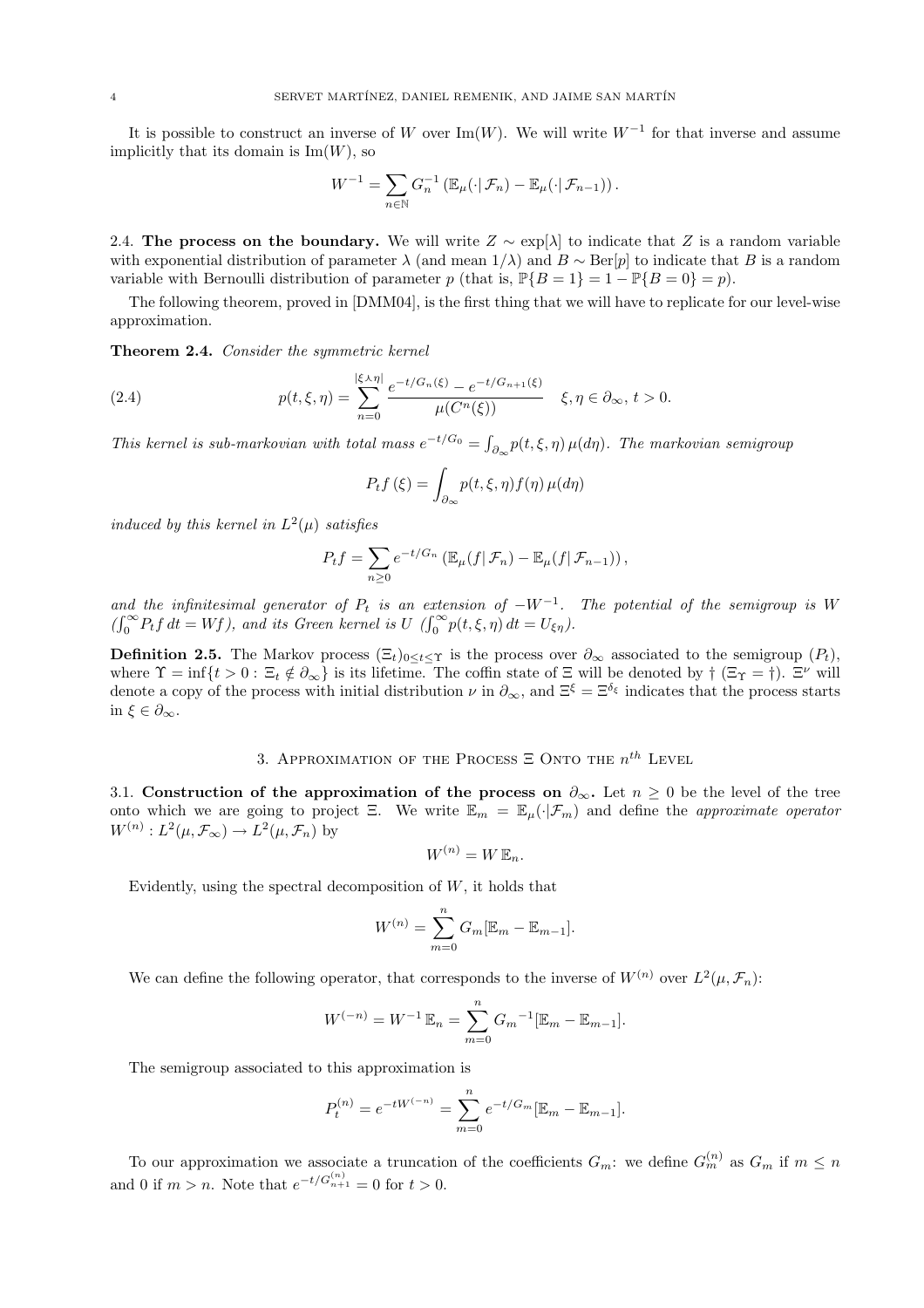Proposition 3.1.

(3.1) 
$$
P_t^{(n)}f(\xi) = \int_{\partial_{\infty}} p^{(n)}(t,\xi,\eta)f(\eta)\,\mu(d\eta), \quad \forall \xi \in \partial_{\infty}, \,\forall t > 0,
$$

where the kernel  $p^{(n)}$  corresponds to

(3.2) 
$$
p^{(n)}(t,\xi,\eta) = \sum_{m=0}^{|\xi \wedge \eta| \wedge n} \frac{e^{-t/G_m^{(n)}(\xi)} - e^{-t/G_{m+1}^{(n)}(\xi)}}{\mu(C^m(\xi))}.
$$

*Proof.* We can assume that f is  $\mathcal{F}_n$ -measurable, since  $P_t^{(n)} f = P_t^{(n)} \mathbb{E}_n f$ . Thus, it is enough to restrict the proof to the case  $f = \mathbf{1}_{\partial_{\infty}(i)}$  for  $i \in B^n$ .

$$
(P_t^{(n)} \mathbf{1}_{\partial_{\infty}(i)})(\xi) = \sum_{m=0}^n e^{-t/G_m(\xi)} \left[ \mathbb{E}_m \mathbf{1}_{\partial_{\infty}(i)} - \mathbb{E}_{m-1} \mathbf{1}_{\partial_{\infty}(i)} \right](\xi)
$$
  
\n
$$
= \sum_{m=0}^n \left( e^{-t/G_m^{(n)}(\xi)} - e^{-t/G_{m+1}^{(n)}(\xi)} \right) \mathbb{E}_m \mathbf{1}_{\partial_{\infty}(i)}(\xi)
$$
  
\n
$$
= \sum_{m=0}^n \left( e^{-t/G_m^{(n)}(\xi)} - e^{-t/G_{m+1}^{(n)}(\xi)} \right) \frac{\mu(\partial_{\infty}(i))}{\mu(\partial_{\infty}(i(m)))} \mathbf{1}_{\partial_{\infty}(i(m))}(\xi)
$$
  
\n
$$
= \mu(\partial_{\infty}(i)) \sum_{m=0}^{|\xi \wedge i|} \left( e^{-t/G_m^{(n)}(\xi)} - e^{-t/G_{m+1}^{(n)}(\xi)} \right) \frac{1}{\mu(\partial_{\infty}(i(m)))}.
$$

Now, for  $\eta \in \partial_{\infty}(i)$  and  $m \leq |\xi \wedge i| \wedge n$ , it holds that  $\mu(\partial_{\infty}(i(m))) = \mu(C^{m}(\xi))$  and  $|\xi \wedge i| = |\xi \wedge \eta| \wedge n$ . To get the last equality, observe that if  $|\xi \wedge i| < n$ , then  $\xi \notin \partial_{\infty}(i)$  and thus  $\xi \wedge \eta = \xi \wedge i$ , while if  $|\xi \wedge i| = n$ , then  $\xi \in \partial_{\infty}(i)$ , and as  $\eta \in \partial_{\infty}(i)$ , we get  $|\xi \wedge \eta| \geq n$ , so  $|\xi \wedge \eta| \wedge n = n = |\xi \wedge i|$ . Hence,

$$
(P_t^{(n)} \mathbf{1}_{\partial_{\infty}(i)})(\xi) = \int_{\partial_{\infty}(i)} \sum_{m=0}^{|\xi \wedge \eta| \wedge n} \left( e^{-t/G_m^{(n)}(\xi)} - e^{-t/G_{m+1}^{(n)}(\xi)} \right) \frac{1}{\mu(C^m(\xi))} \mu(d\eta)
$$

$$
= \int_{\partial_{\infty}} p^{(n)}(t, \xi, \eta) \mathbf{1}_{\partial_{\infty}(i)}(\eta) \mu(d\eta).
$$

The following proposition describes the Green kernel of this semigroup, that corresponds to the function  $U^{(n)}: \partial_{\infty} \times \partial_{\infty} \to \mathbb{R}$  given by

$$
U_{\xi\eta}^{(n)} = \int_0^\infty p^{(n)}(t,\xi,\eta) dt
$$
  
= 
$$
\sum_{m=0}^{|\xi \wedge \eta| \wedge n} \left( G_m^{(n)}(\xi) - G_{m+1}^{(n)}(\xi) \right) \frac{1}{\mu(C^m(\xi))}.
$$

Proposition 3.2.

(3.3) 
$$
U_{\xi\eta}^{(n)} = \frac{1}{\mu(C^n(\eta))} \int_0^\infty \mathbb{P}_{\mu(\cdot|C^n(\xi))} \{ \Xi_t \in C^n(\eta) \} dt
$$

(3.4) 
$$
= U_{\xi(n)\eta(n)} + \frac{1}{\mu(C^n(\xi))} G_{n+1}(\xi) \mathbf{1}_{C^n(\xi)}(\eta)
$$

(3.5) 
$$
= \begin{cases} U_{\xi\eta} & \text{if } |\xi \wedge \eta| < n, \\ w_n + \frac{1}{\mu(C^n(\xi))} G_{n+1}(\xi) & \text{if } |\xi \wedge \eta| \ge n. \end{cases}
$$

Moreover, if  $\sigma \in C^n(\xi)$  and  $\tau \in C^n(\eta)$ , then  $U_{\sigma\tau}^{(n)} = U_{\xi\eta}^{(n)}$ .

 $\Box$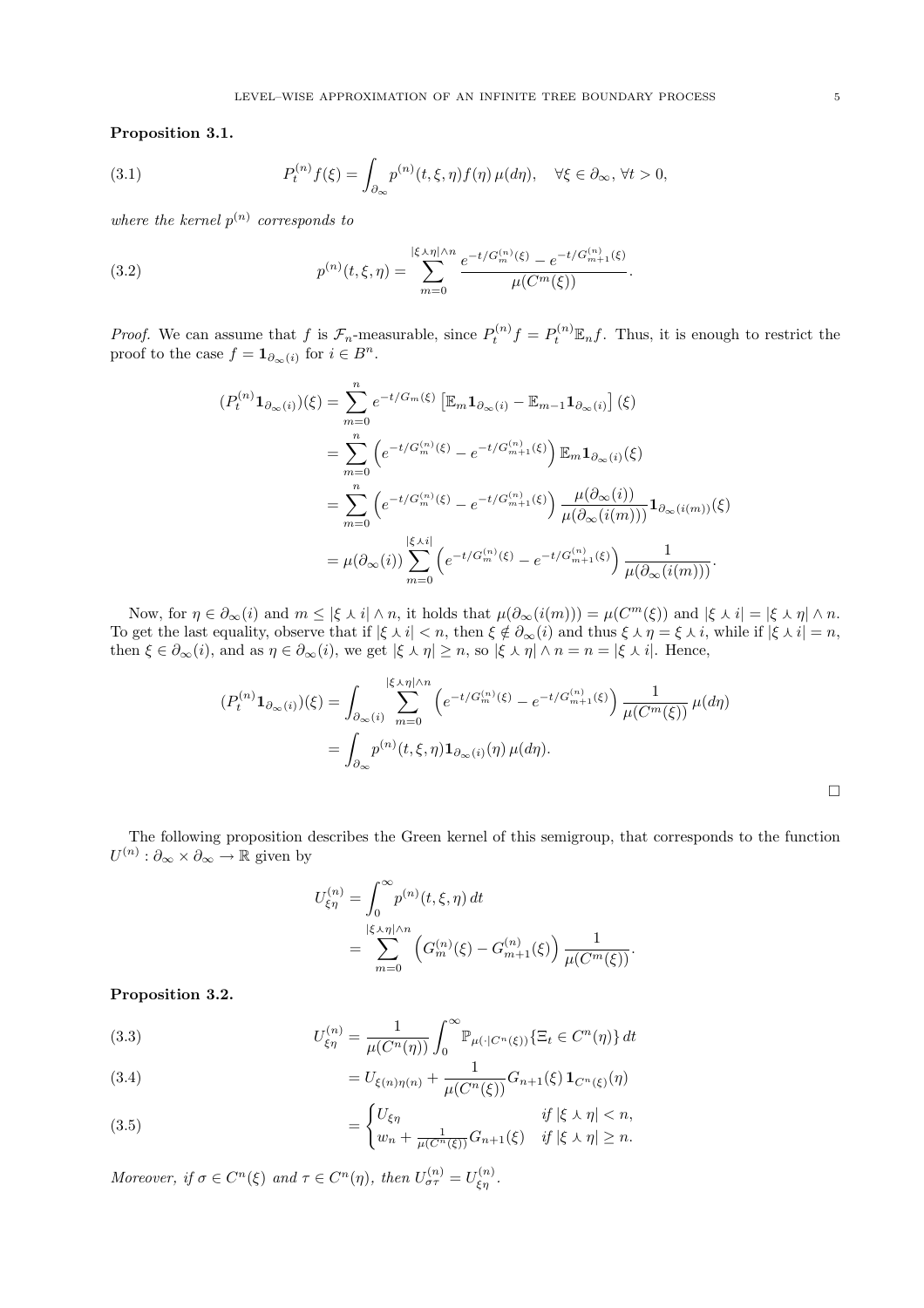Proof. On one hand, it holds that

(3.6)  

$$
U_{\xi\eta}^{(n)} = \sum_{m=0}^{|\xi \wedge \eta| \wedge n} \left( G_m^{(n)}(\xi) - G_{m+1}^{(n)}(\xi) \right) \frac{1}{\mu(C^m(\xi))}
$$

$$
= \sum_{m=0}^{|\xi \wedge \eta| \wedge n} G_m^{(n)}(\xi) \left[ \frac{1}{\mu(C^m(\xi))} - \frac{1}{\mu(C^{m-1}(\xi))} \right] - \frac{G_{|\xi \wedge \eta| \wedge n+1}^{(n)}(\xi)}{\mu(C^{|\xi \wedge \eta| \wedge n})(\xi)},
$$

where, by convention, we put  $1/\mu(C^{-1}(\xi)) = 0$ . On the other hand, using that  $\mathbf{1}_{C^n(\xi)}$  is  $\mathcal{F}_n$ -measurable, it holds that  $\overline{a}$ 

$$
\langle W\mathbf{1}_{C^{n}(\xi)}, \mathbf{1}_{C^{n}(\eta)} \rangle_{L^{2}(\mu)} = \langle \sum_{m \geq 0} G_{m} \left[ \mathbb{E}_{m} \mathbf{1}_{C^{n}(\xi)} - \mathbb{E}_{m-1} \mathbf{1}_{C^{n}(\xi)} \right], \mathbf{1}_{C^{n}(\eta)} \rangle_{L^{2}(\mu)}
$$
  

$$
= \sum_{m=0}^{n} \langle G_{m} \left[ \mathbb{E}_{m} \mathbf{1}_{C^{n}(\xi)} - \mathbb{E}_{m-1} \mathbf{1}_{C^{n}(\xi)} \right], \mathbf{1}_{C^{n}(\eta)} \rangle_{L^{2}(\mu)}
$$
  

$$
= \sum_{m=0}^{n} \int_{C^{n}(\eta)} G_{m}(\sigma) \left[ \mathbb{E}_{m} \mathbf{1}_{C^{n}(\xi)} - \mathbb{E}_{m-1} \mathbf{1}_{C^{n}(\xi)} \right] (\sigma) \mu(d\sigma)
$$

 $(G_m(\sigma) = G_m(\eta) \text{ for } \sigma \in C^n(\eta) \text{ y } m \leq n)$ 

$$
= \sum_{m=0}^n G_m(\eta) < \left[ \mathbb{E}_m \mathbf{1}_{C^n(\xi)} - \mathbb{E}_{m-1} \mathbf{1}_{C^n(\xi)} \right], \mathbf{1}_{C^n(\eta)} >_{L^2(\mu)}.
$$

Now  $\mathbb{E}_{\mu}(\mathbf{1}_{C^n(\xi)}|\mathcal{F}_m) = \frac{\mu(C^n(\xi))}{\mu(C^m(\xi))}\mathbf{1}_{C^m(\xi)},$  and  $C^m(\xi) \cap C^n(\eta)$  equals  $C^n(\eta)$  if  $m \leq |\xi \wedge \eta|$  and is empty otherwise. Thus

$$
\langle \left[ \mathbb{E}_m \mathbf{1}_{C^n(\xi)} - \mathbb{E}_{m-1} \mathbf{1}_{C^n(\xi)} \right], \mathbf{1}_{C^n(\eta)} >_{L^2(\mu)} =
$$
\n
$$
\begin{cases}\n\mu(C^n(\xi)) \mu(C^n(\eta)) \left[ \frac{1}{\mu(C^m(\xi))} - \frac{1}{\mu(C^{m-1}(\xi))} \right] & \text{if } m \leq |\xi \wedge \eta|, \\
-\mu(C^n(\xi)) \mu(C^n(\eta)) / \mu(C^{|\xi \wedge \eta|}(\xi)) & \text{if } m = |\xi \wedge \eta| + 1, \\
0 & \text{if } m > |\xi \wedge \eta| + 1\n\end{cases}
$$

and then,

 $\overline{a}$ 

$$
\frac{\langle W\mathbf{1}_{C^{n}(\xi)}, \mathbf{1}_{C^{n}(\eta)} \rangle_{L^{2}(\mu)}}{\mu(C^{n}(\xi))\mu(C^{n}(\eta))} = \left[ \sum_{m=0}^{|\xi \wedge \eta| \wedge n} G_{m}^{(n)}(\eta) \left[ \frac{1}{\mu(C^{m}(\xi))} - \frac{1}{\mu(C^{m-1}(\xi))} \right] - G_{|\xi \wedge \eta| \wedge n+1}^{(n)}(\eta) \frac{1}{\mu(C^{|\xi \wedge \eta| \wedge n}(\xi))} \right].
$$

But in the previous formula  $G_m^{(n)}(\eta)$  can be replaced by  $G_m^{(n)}(\xi)$  since it appears only for  $m \leq |\xi \wedge \eta| + 1$ , in which case both terms coincide. Thus, this formula recovers (3.6), and then

$$
\mu(C^n(\xi))\mu(C^n(\eta))U_{\xi\eta}^{(n)} = \langle W\mathbf{1}_{C^n(\xi)}, \mathbf{1}_{C^n(\eta)} \rangle_{L^2(\mu)} = \int_{C^n(\eta)} (W\mathbf{1}_{C^n(\xi)})(\sigma) \mu(d\sigma)
$$
  
\n
$$
= \int_{C^n(\eta)} \int_{C^n(\xi)} U_{\sigma\tau} \mu(d\tau) \mu(d\sigma) dt = \int_0^{\infty} \int_{C^n(\eta)} \int_{C^n(\xi)} p(t, \sigma, \tau) \mu(d\tau) \mu(d\sigma) dt
$$
  
\n
$$
= \int_0^{\infty} \int_{C^n(\xi)} \int_{C^n(\eta)} p(t, \tau, \sigma) \mu(d\sigma) \mu(d\tau) dt = \int_0^{\infty} \int_{C^n(\xi)} \mathbb{P}_{\tau} \{\Xi_t \in C^n(\eta)\} \mu(d\tau) dt
$$
  
\n
$$
= \mu(C^n(\xi)) \int_0^{\infty} \int_{\partial_{\infty}} \mathbb{P}_{\tau} \{\Xi_t \in C^n(\eta)\} \mu(d\tau|C^n(\xi)) dt.
$$

Hence,

$$
U_{\xi\eta}^{(n)} = \frac{1}{\mu(C^n(\eta))} \int_0^\infty \mathbb{P}_{\mu(\cdot|C^n(\xi))} \{\Xi_t \in C^n(\eta)\} dt.
$$

On the other hand, from the previous calculations one obtains that

$$
U_{\xi\eta}^{(n)} = \frac{1}{\mu(C^n(\xi))} \frac{1}{\mu(C^n(\eta))} \int_{C^n(\eta)} \int_{C^n(\xi)} U_{\sigma\tau} \,\mu(d\tau) \,\mu(d\sigma).
$$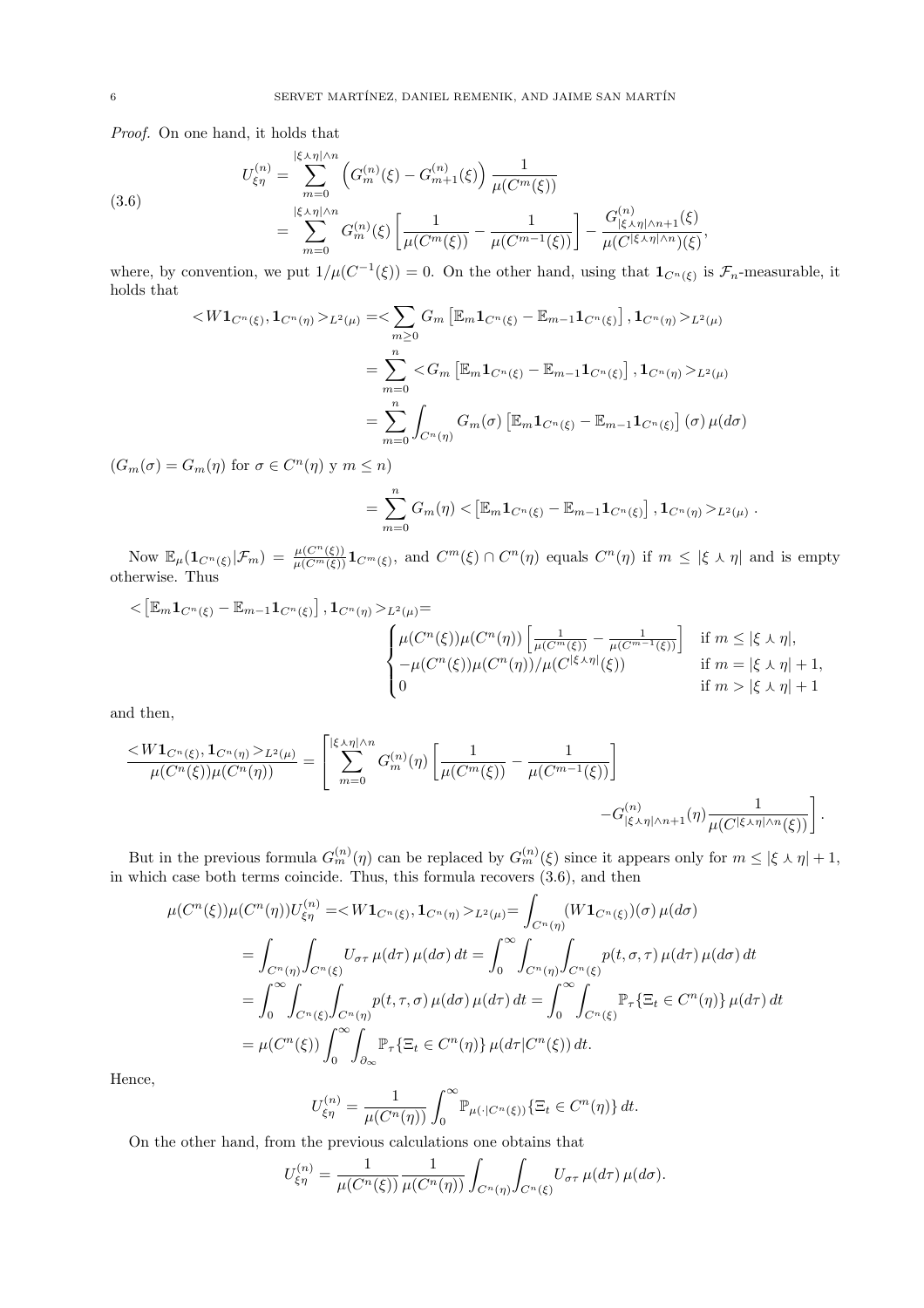Then, if  $\eta \notin C^n(\xi)$ , it holds that  $U_{\xi\eta}^{(n)} = U_{\xi\eta}$ . Besides, if  $\sigma \in C^n(\xi)$  and  $\tau \in C^n(\eta)$ , then  $U_{\sigma\tau}^{(n)} = U_{\xi\eta}^{(n)}$ . So we have only  $U_{\xi\xi}^{(n)}$  left to calculate:

$$
U_{\xi\xi}^{(n)} = \sum_{m=0}^{n} \left( G_m^{(n)}(\xi) - G_{m+1}^{(n)}(\xi) \right) \frac{1}{\mu(C^m(\xi))} = \sum_{m=0}^{n-1} \Delta_m[w] + \frac{G_n(\xi)}{\mu(C^n(\xi))}
$$
  
=  $w_{n-1} + \frac{G_n(\xi)}{\mu(C^n(\xi))} = w_n + \frac{1}{\mu(C^n(\xi))} [(w_{n-1} - w_n)\mu(C^n(\xi)) + G_n(\xi)]$   
=  $w_n + \frac{1}{\mu(C^n(\xi))} G_{n+1}(\xi),$ 

from where the formula proposed holds.  $\Box$ 

Using the previous proposition it is easy to see that  $U^{(n)}$  turns out to be an ultrametric matrix.

For the kernel  $p^{(n)}$  we have a formula similar to (3.4), which is proved in an analogous way:

### Proposition 3.3.

(3.7) 
$$
p^{(n)}(t,\xi,\eta) = p(t,\xi(n),\eta(n)) + \frac{1}{\mu(C^n(\xi))}e^{-t/G_{n+1}(\xi)}\mathbf{1}_{C^n(\xi)}(\eta),
$$

where  $p(t, \xi(n), \eta(n))$  is understood as the same formula as  $p(t, \xi, \eta)$ , save truncating the sum at n:

$$
p(t,\xi(n),\eta(n)) = \sum_{m=0}^{|\xi \wedge \eta| \wedge n} \frac{e^{-t/G_m(\xi)} - e^{-t/G_{m+1}(\xi)}}{\mu(C^m(\xi))}.
$$

Besides, if  $\sigma \in C^n(\xi)$  and  $\tau \in C^n(\eta)$ , then  $p^{(n)}(t,\sigma,\tau) = p^{(n)}(t,\xi,\eta)$ , i.e., the values of  $p^{(n)}$  are constant within the atoms of  $\mathcal{F}_n$ .

The following proposition describes the relation between  $W^{(n)}$ ,  $U^{(n)}$  and  $P^{(n)}$ , and finishes recovering theorem 2.4:

**Proposition 3.4.** Let  $f \in L^2(\mu)$ . Then:

(3.8)  
\n
$$
W^{(n)}f(\xi) = \int_{\partial_{\infty}} U_{\xi\eta}^{(n)} f(\eta) \,\mu(d\eta)
$$
\n
$$
= \int_{0}^{\infty} P_{t}^{(n)} f(\xi) \, dt.
$$

That is,  $U^{(n)}$  is the Green kernel of  $P^{(n)}$  and  $W^{(n)}$  is its potential.

Proof.

$$
W^{(n)}f(\xi) = \sum_{m=0}^{n} G_m(\xi) [\mathbb{E}_m f(\xi) - \mathbb{E}_{m-1} f(\xi)]
$$
  
\n
$$
= \sum_{m=0}^{n} [G_m(\xi) - G_{m+1}(\xi)] \mathbb{E}_m f(\xi) + G_{n+1} \mathbb{E}_n f(\xi)
$$
  
\n
$$
= \sum_{m=0}^{n} \Delta_m[w] \mu(C^m(\xi)) \mathbb{E}_m f(\xi) + G_{n+1} \mathbb{E}_n f(\xi)
$$
  
\n
$$
= \sum_{m=0}^{n} \Delta_m[w] \int_{C^m(\xi)} f d\mu + \frac{G_{n+1}}{\mu(C^n(\xi))} \int_{C^n(\xi)} f d\mu
$$
  
\n
$$
= \sum_{m=0}^{n-1} w_m \int_{C^m(\xi) \setminus C^{m+1}(\xi)} f d\mu + w_n \int_{C^n(\xi)} f d\mu + \frac{G_{n+1}}{\mu(C^n(\xi))} \int_{C^n(\xi)} f d\mu
$$
  
\n
$$
= \sum_{m=0}^{n-1} w_m \int_{C^m(\xi) \setminus C^{m+1}(\xi)} f d\mu + \left[w_n + \frac{G_{n+1}}{\mu(C^n(\xi))}\right] \int_{C^n(\xi)} f d\mu
$$
  
\n
$$
= \int_{\partial_{\infty}} U_{\xi\eta}^{(n)} f(\eta) \mu(d\eta).
$$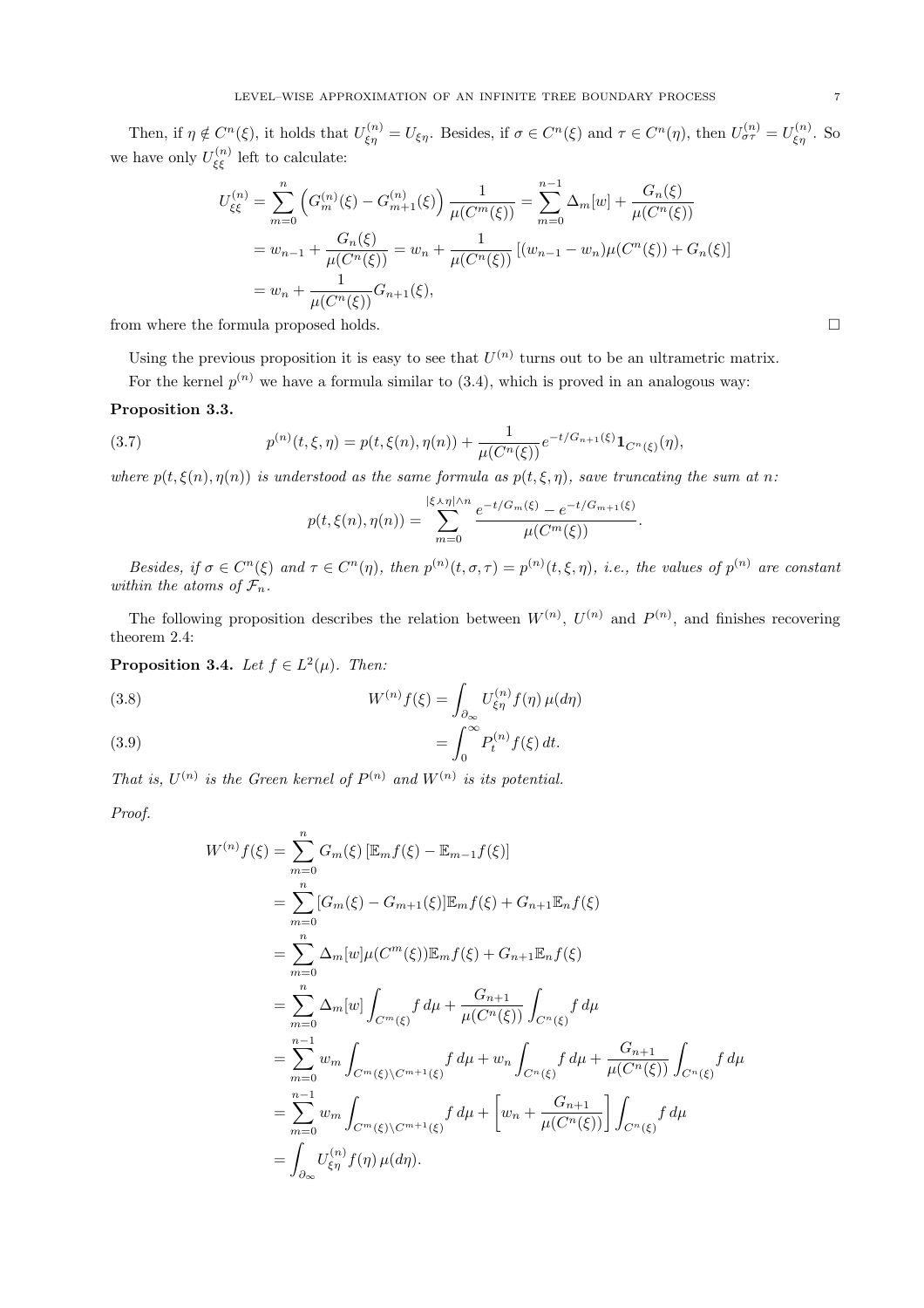The other equality results from  $\int_{\alpha}^{\infty}$ 

$$
\int_0^\infty P_t^{(n)} f(\xi) dt = \int_{\partial_\infty} \int_0^\infty p^{(n)}(t, \xi, \eta) f(\eta) dt \,\mu(d\eta) = \int_{\partial_\infty} U_{\xi\eta}^{(n)} f(\eta) \,\mu(d\eta).
$$

In what follows we will denote by  $\Pi^{(n)}$  the Markov process associated to the semigroup  $P^{(n)}$ . Observe that  $\mu$  turns out to be a quasi-stationary measure for  $\Pi^{(n)}$ :

(3.10) 
$$
\mathbb{P}_{\mu} \{ \Pi_t^{(n)} \in A \} = e^{-t/G_0} \mu(A).
$$

This happens also with  $\Xi$  (see [DMM04]), the proofs being identical (see [Rem04]).

# 3.2. **Relation between**  $\Xi$  and  $\Pi^{(n)}$ . To begin, observe that

$$
\int_{\partial_{\infty}} p^{(n)}(t,\xi,\eta) \,\mu(d\eta) = (P_t^{(n)}\mathbf{1})(\xi) = e^{-t/G_0},
$$

thus the lifetime of  $\Pi^{(n)}$ , which we will denote by  $\Gamma^{(n)}$ , has distribution  $\exp[1/G_0]$ , the same as the distribution of the lifetime  $\Upsilon$  of  $\Xi$ .

The following proposition shows that both processes have the same distribution over the atoms of  $\mathcal{F}_n$ , while the subsequent theorem studies the convergence of  $\Pi^{(n)}$ .

**Proposition 3.5.** Let  $\xi, \eta \in \partial_{\infty}$ . Then:

$$
\mathbb{P}_{\xi}\{\Pi_t^{(n)} \in C^n(\eta)\} = \mathbb{P}_{\xi}\{\Xi_t \in C^n(\eta)\}.
$$

*Proof.* Suppose first that  $|\xi \wedge \eta| < n$ . Then:

$$
\mathbb{P}_{\xi}\{\Pi_t^{(n)} \in C^n(\eta)\} = \int_{C^n(\eta)} p^{(n)}(t,\xi,\sigma) \,\mu(d\sigma) = \int_{C^n(\eta)} p(t,\xi,\sigma) \,\mu(d\sigma)
$$

$$
= \mathbb{P}_{\xi}\{\Xi_t \in C^n(\eta)\}.
$$

Now suppose that  $|\xi \wedge \eta| \geq n$ . In this case,  $C^{n}(\xi) = C^{n}(\eta)$ , thus it is enough to restrict the proof to the case  $\xi = \eta$ :

$$
\mathbb{P}_{\xi}\{\Pi_{t}^{(n)} \in C^{n}(\xi)\} = 1 - \mathbb{P}_{\xi}\{\Pi_{t}^{(n)} \in \partial_{\infty} \setminus C^{n}(\xi)\} - \mathbb{P}_{\xi}\{\Gamma^{(n)} \leq t\}
$$
  
\n
$$
= 1 - \mathbb{P}_{\xi}\{\Xi_{t} \in \partial_{\infty} \setminus C^{n}(\xi)\} - (1 - e^{-t/G_{0}})
$$
  
\n
$$
= e^{-t/G_{0}} - \mathbb{P}_{\xi}\{\Xi_{t} \in \partial_{\infty} \setminus C^{n}(\xi)\} = \mathbb{P}_{\xi}\{\Upsilon > t\} - \mathbb{P}_{\xi}\{\Xi_{t} \in \partial_{\infty} \setminus C^{n}(\xi)\}
$$
  
\n
$$
= \mathbb{P}_{\xi}\{\Xi_{t} \in C^{n}(\xi)\}.
$$

 $\Box$ 

Observe that, by the previous proposition, the following is also true:

$$
\mathbb{P}_{\xi}\{\Pi_t^{(n)} \in C^m(\eta)\} = \mathbb{P}_{\xi}\{\Xi_t \in C^m(\eta)\} \quad \text{for } 0 \le m \le n.
$$

**Theorem 3.6.** The sequence of processes  $(\Pi^{(n)})_{n\geq 0}$  converges in distribution to  $\Xi$ ,

$$
\Pi^{(n)} \xrightarrow[n \to \infty]{dist.} \Xi.
$$

*Proof.* Since  $\partial_{\infty}$  is compact, it suffices to prove the convergence of the finite-dimensional laws of  $\Pi^{(n)}$  to those of Ξ. That is, we must prove that, given  $0 < t_1 < \cdots < t_k < \infty$  and  $A_1, \ldots, A_k \in \mathcal{F}_{\infty}$ , it holds that:

$$
\mathbb{P}_{\xi}\{\Pi_{t_i}^{(n)}\in A_i,\,i=1,\ldots,k\}\xrightarrow[n\to\infty]{} \mathbb{P}_{\xi}\{\Xi_{t_i}\in A_i,\,i=1,\ldots,k\}.
$$

It is well known that in this context we can restrict the proof of the preceding property to atoms  $A_1, \ldots, A_k$ It is well known that in this context we can restrict the proof of the preceding property to atoms  $A_1, \ldots, A_k$ <br>of the generating algebra  $\bigcup_{n=0}^{\infty} \mathcal{F}_n$  (see, for example, [Bil68, Theorem 2.2]). Moreover, we can r proof to the case in which every atom is defined on the same level (otherwise it suffices to work in the lowest level in which an atom is defined and decompose the other atoms with respect to that level). We will only present the case  $k = 2$ , the rest being analogous. Observe that  $A_1 = A_2$  or  $A_1 \cap A_2 = \emptyset$ .

We first assume that  $\xi \notin A_1$ . If  $A_1 \cap A_2 = \emptyset$ , we have that

$$
\mathbb{P}_{\xi}\{\Pi_{t_1}^{(n)} \in A_1, \Pi_{t_2}^{(n)} \in A_2\} = \int_{A_2} \int_{A_1} p^{(n)}(t_1, \xi, \xi_1) p^{(n)}(t_2 - t_1, \xi_1, \xi_2) \, \mu(d\xi_1) \mu(d\xi_2),
$$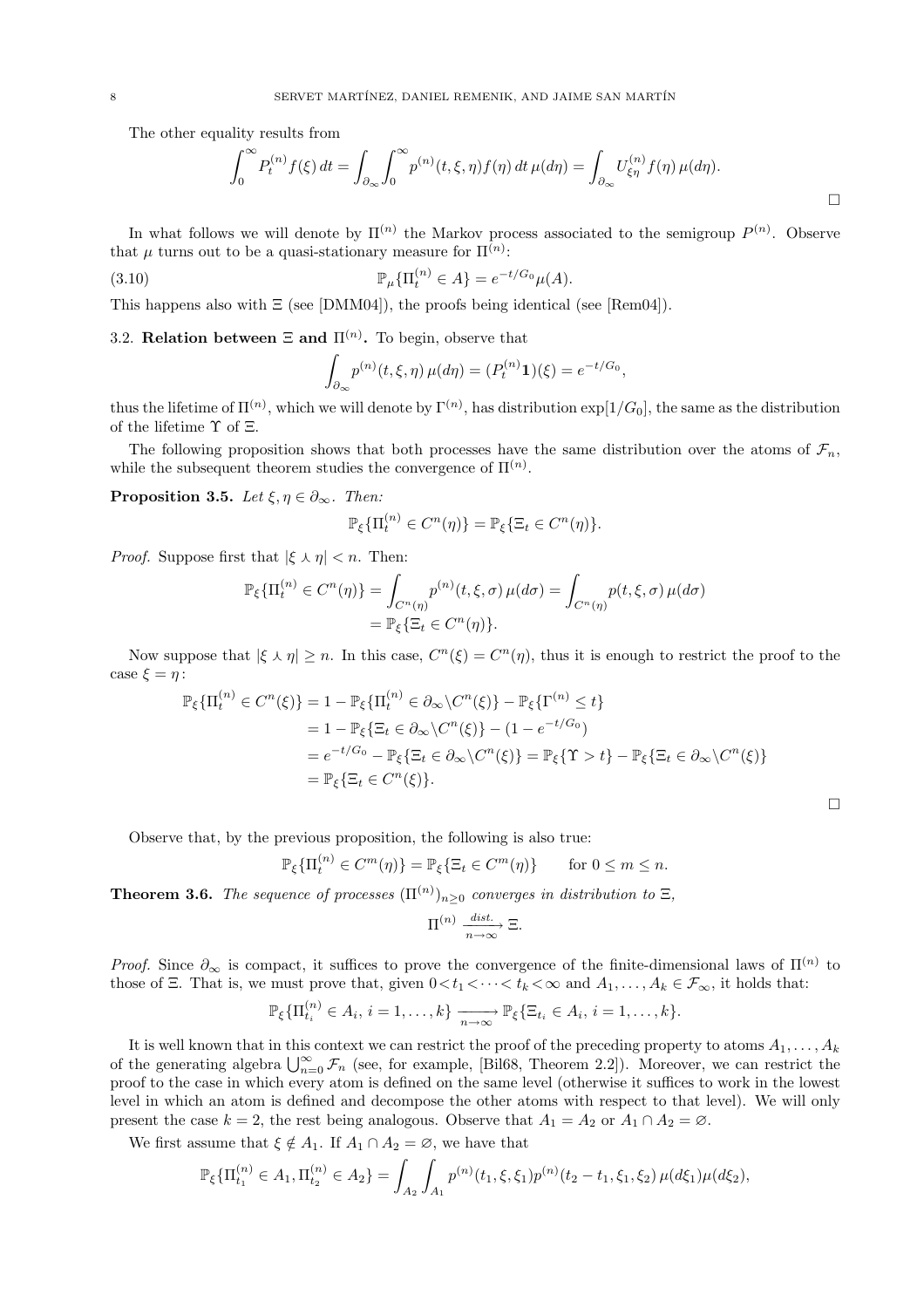and the fact that the terms  $p^{(n)}(t_1,\xi,\xi_1)$  and  $p^{(n)}(t_2-t_1,\xi_1,\xi_2)$  are constant for n sufficiently big, and thus equal to the corresponding terms replacing  $p^{(n)}$  with p, implies that the convergence follows. If  $A_1 = A_2$  we define  $C_1^{(n)} = \{ \partial_\infty(i), i \in B^n \} \backslash A_1$ , the family of atoms on the level n except  $A_1$ , so

$$
\mathbb{P}_{\xi}\{\Pi_{t_1}^{(n)} \in A_1, \Pi_{t_2}^{(n)} \in A_1\} = \mathbb{P}_{\xi}\{\Pi_{t_2}^{(n)} \in A_1\} - \sum_{A'_1 \in C_1^{(n)}} \mathbb{P}_{\xi}\{\Pi_{t_1}^{(n)} \in A'_1, \Pi_{t_2}^{(n)} \in A_1\}
$$

$$
= \mathbb{P}_{\xi}\{\Xi_{t_2} \in A_1\} - \sum_{A'_1 \in C_1^{(n)}} \mathbb{P}_{\xi}\{\Xi_{t_1} \in A'_1, \Xi_{t_2} \in A_1\}
$$

$$
= \mathbb{P}_{\xi}\{\Xi_{t_1} \in A_1, \Xi_{t_2} \in A_1\},
$$

due to the previous case and proposition 3.5.

Now if  $\xi \in A_1$ , and for any pair  $A_1, A_2$ , we have

$$
\mathbb{P}_{\xi}\{\Pi_{t_1}^{(n)} \in A_1, \Pi_{t_2}^{(n)} \in A_2\} = \mathbb{P}_{\xi}\{\Pi_{t_2}^{(n)} \in A_2\} - \sum_{A'_1 \in C_1^{(n)}} \mathbb{P}_{\xi}\{\Pi_{t_1}^{(n)} \in A'_1, \Pi_{t_2}^{(n)} \in A_2\}
$$

$$
= \mathbb{P}_{\xi}\{\Xi_{t_1} \in A_1, \Xi_{t_2} \in A_2\},
$$

using the case  $\xi \notin A_1$ .

In this way, the process  $\Pi^{(n)}$  approximates the original process  $\Xi$ .

Observe that we also have that

$$
U^{(n)} \xrightarrow[n \to \infty]{} U \quad \mu
$$
-a.s. and  $p^{(n)} \xrightarrow[n \to \infty]{} p \quad \mu$ -a.s.

This follows from (3.4), (3.7) and the fact that  $\frac{G_{n+1}}{\mu(C^n(\xi))}$  and  $\frac{e^{-t/G_{n+1}}}{\mu(C^n(\xi))}$  both converge to 0 if  $\mu({\{\xi\}}) > 0$ .

3.3. Interpretation of the process  $\Pi^{(n)}$ . We will start by giving an interpretation for the potential associated to  $\Pi^{(n)}$ . Remember that the Green kernel of  $\Pi^{(n)}$  is given by

$$
U_{\xi\eta}^{(n)} = U_{\xi(n)\eta(n)} + \frac{G_{n+1}(\xi)}{\mu(C^n(\xi))} \mathbf{1}_{C^n(\xi)}(\eta)
$$

(see (3.4)). The potential of  $\Pi^{(n)}$  corresponds to  $W^{(n)}$ . From (3.8) and (3.9) we obtain that, given  $\xi, \eta \in \partial_{\infty}$ ,

$$
W^{(n)}\mathbf{1}_{C^n(\eta)}(\xi) = [\text{total time spent by } \Pi^{(n)} \text{ in } C^n(\eta), \text{ starting from } \xi]
$$

(3.11) 
$$
= \int_{C^n(\eta)} U_{\xi\sigma}^{(n)} \mu(d\sigma)
$$

$$
= U_{\xi\eta}^{(n)} \mu(C^n(\eta)).
$$

Observe that, except in the case  $\xi = \eta$ , it holds that

$$
U_{\xi\eta}^{(n)} \xrightarrow[n \to \infty]{} U_{\xi\eta}.
$$

In fact, when  $\xi$  and  $\eta$  are in different atoms of  $\mathcal{F}_n$  (that is, if  $|\xi \wedge \eta| < n$ ), it holds that  $U_{\xi\eta}^{(n)} = U_{\xi\eta}$ , and then  $W^{(n)}\mathbf{1}_{C^n(\eta)}(\xi) = W\mathbf{1}_{C^n(\eta)}(\xi)$ . In the opposite case,  $|\xi \wedge \eta| \geq n$ , we have  $\mu(C^n(\eta)) = \mu(C^n(\xi))$ , so

(3.12)  
\n
$$
U_{\xi\eta}^{(n)}\mu(C^{n}(\eta)) = \mu(C^{n}(\xi))w_{n} + G_{n+1}(\xi)
$$
\n
$$
= \mu(C^{n}(\xi))w_{n} + (G_{n+1}(\xi) - G_{n}(\xi)) + G_{n}(\xi)
$$
\n
$$
= \mu(C^{n}(\xi))(w_{n} - \Delta_{n}[w]) + G_{n}(\xi)
$$
\n
$$
= \mu(C^{n}(\xi))w_{n-1} + G_{n}(\xi).
$$

To give an interpretation for this term we introduce the *shifted process*, which we will denote by  $\overline{\Xi}^{(n)}$ , and that lives in the subtree that is born of  $\xi(n)$  (see figure 3). To each level of this subtree we associate the same value as before, that is, to the level m of the subtree we associate the coefficient  $\overline{w}_m^{(n)} = w_{n+m}$  for  $n \geq 0$  and we put  $\overline{w}_{-1}^{(n)} = 0$ . In this way, the matrix  $\overline{U}^{(n)}$  corresponding to this restriction is simply the restriction of

¤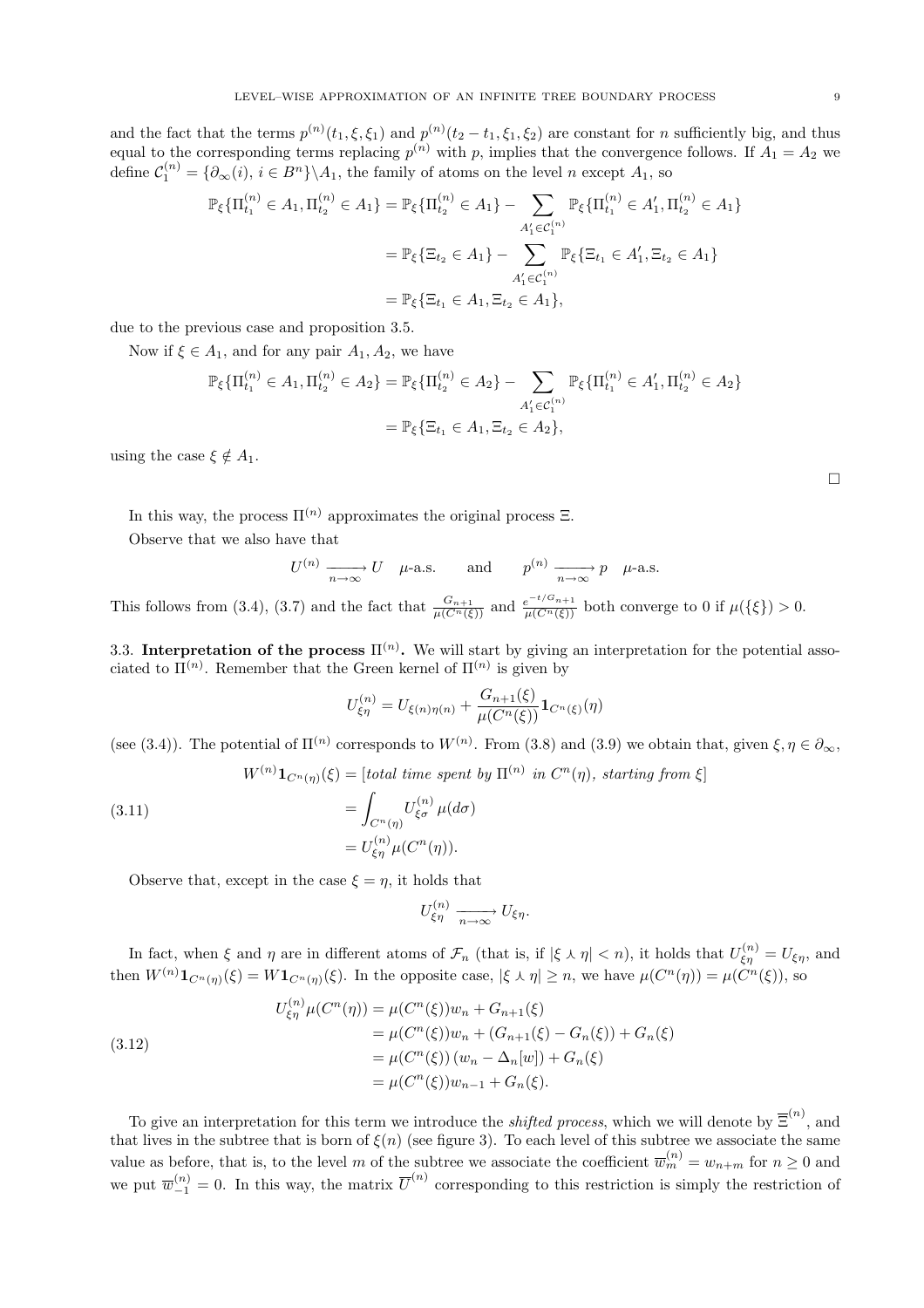

Figure 3. Shifted process, that corresponds to the process defined over the restriction of the whole problem to  $[\xi(n), \infty)$ .

the matrix U to  $[\xi(n), \infty]$ . We must consider the measure  $\mu$  conditioned to the atom corresponding to the subtree, that is,  $\overline{\mu}^{(n)}(\cdot) = \mu(\cdot | C^n(\xi))$ . The associated operator turns out to be

$$
\overline{W}^{(n)}f(\xi) = \int_{C^n(\xi)} U_{\xi\eta}f(\eta)\,\overline{\mu}^{(n)}(d\eta).
$$

The resulting process is analogous to the original process Ξ. Observe that for  $m \geq 1$  it holds that  $\overline{G}_{n+m}^{(n)}(\xi) = G_m(\xi)/\mu(C^n(\xi)).$  Nevertheless, this is not true for  $m=0$  (since in the shifted process we put  $\overline{w}_{-1}^{(n)}$  as 0 instead of  $w_{n-1}$ ):

$$
\overline{G}_{0}^{(n)} = \overline{W}^{(n)} \mathbf{1} = \int_{C^{n}(\xi)} U_{\xi\eta} \, \overline{\mu}^{(n)}(d\eta)
$$
\n
$$
= \sum_{m \geq n} \int_{C^{m}(\xi) \backslash C^{m+1}(\xi)} U_{\xi\eta} \, \overline{\mu}^{(n)}(d\eta) = \sum_{m \geq n} w_m \left( \overline{\mu}^{(n)}(C^{m}(\xi)) - \overline{\mu}^{(n)}(C^{m+1}(\xi)) \right)
$$
\n
$$
= \frac{1}{\mu(C^{n}(\xi))} \left[ \sum_{m \geq n} \Delta_m[w] \mu(C^{m}(\xi)) + w_{n-1} \mu(C^{n}(\xi)) \right].
$$

Thus,

(3.13) 
$$
\overline{G}_0^{(n)} = w_{n-1} + \frac{G_n(\xi)}{\mu(C^n(\xi))}.
$$

Recall that  $\overline{G}_0^{(n)}$  $\mathbb{E}^{(n)}$  corresponds to the mean of the lifetime of the process  $\mathbb{E}^{(n)}$ , which we will denote by  $\mathbb{T}^{(n)}$ . Using (3.12) and (3.13), we have obtained that

(3.14) 
$$
W^{(n)}\mathbf{1}_{C^n(\eta)}(\xi) = \mu(C^n(\xi))\mathbb{E}(\overline{\Upsilon}^{(n)}).
$$

This means that the mean time spent by  $\Pi^{(n)}$  in  $C^n(\eta)$  when starting from a point  $\xi \in C^n(\eta)$  corresponds to the mean of the lifetime of the shifted process  $\overline{\Xi}^{(n)}$ , normalized by the measure of the relevant atom. This result shows that the measure  $\mu$  contains a big part of the global information of the process Ξ. Observe that the process  $\Pi^{(n)}$  is constructed by truncating W to the space associated to the  $\sigma$ -algebra  $\mathcal{F}_n$ , that is, forgetting everything that happens in the tree after the  $n^{th}$  level, while  $\overline{\Xi}^{(n)}$  is constructed by shifting all the problem to make it start from the  $n^{th}$  level, that is, forgetting everything before the  $n^{th}$  level. The only global information that both processes share, the measure  $\mu$ , is enough for their behavior to be related.

Regarding the transition probabilities of the truncated process  $\Pi^{(n)}$  it is possible to give a very precise interpretation of it in terms of the process  $\Xi$ . The equality

$$
U_{\xi\eta}^{(n)} = \int_0^\infty p^{(n)}(t,\xi,\eta) dt = \frac{1}{\mu(C^n(\eta))} \int_0^\infty \mathbb{P}_{\mu(\cdot|C^n(\xi))} \{\Xi_t \in C^n(\eta)\} dt
$$

gives an idea that is shown to be correct by the following theorem:

**Theorem 3.7.** Given  $\xi, \eta \in \partial_{\infty}$ , it holds that

$$
p^{(n)}(t,\xi,\eta) = \frac{1}{\mu(C^n(\eta))} \mathbb{P}_{\mu(\cdot|C^n(\xi))} \{ \Xi_t \in C^n(\eta) \}.
$$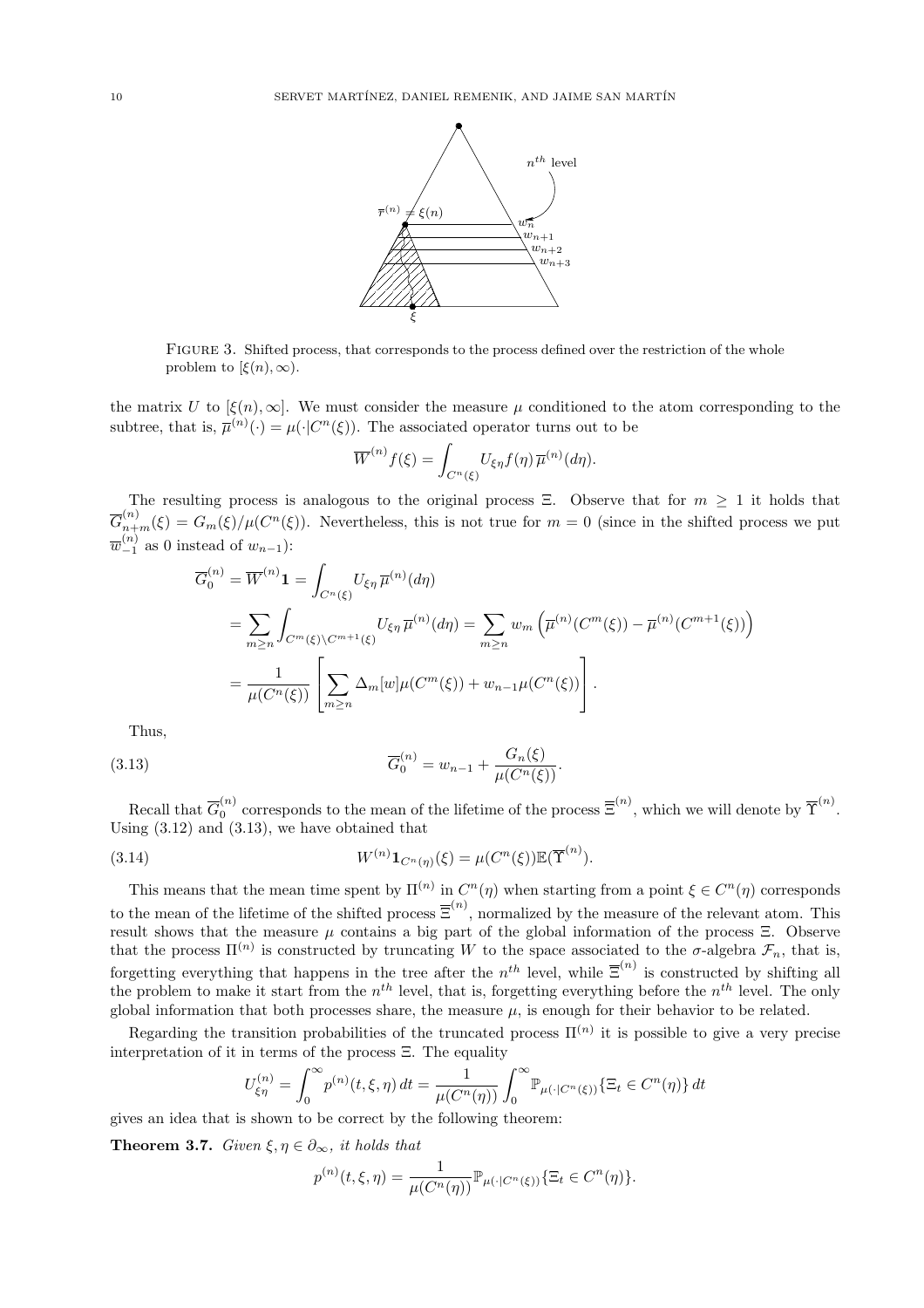Proof.

$$
\mathbb{P}_{\mu(\cdot|C^n(\xi))}\{\Xi_t \in C^n(\eta)\} = \frac{1}{\mu(C^n(\xi))} \int_{C^n(\xi)} \mathbb{P}_{\sigma}\{\Xi_t \in C^n(\eta)\} \mu(d\sigma)
$$

$$
= \frac{1}{\mu(C^n(\xi))} \int_{C^n(\xi)} \mathbb{P}_{\sigma}\{\Pi_t^{(n)} \in C^n(\eta)\} \mu(d\sigma)
$$

(but  $\sigma \in C^n(\xi) \Rightarrow \mathbb{P}_{\sigma} \{ \Pi_t^{(n)} \in C^n(\eta) \} = \mathbb{P}_{\xi} \{ \Pi_t^{(n)} \in C^n(\eta) \}$ )

$$
= \mathbb{P}_{\xi} \{ \Pi_t^{(n)} \in C^n(\eta) \} = \int_{C^n(\eta)} p^{(n)}(t, \xi, \sigma) \, \mu(d\sigma)
$$

(and using again that  $p^{(n)}(t,\xi,\sigma)$  is constant for  $\sigma$  located in the same atom of  $\mathcal{F}_n$ )

$$
= \mu(C^n(\eta))p^{(n)}(t,\xi,\eta).
$$

To end this part we will show that the distribution of the exit time of  $\Pi^{(n)}$  from an atom  $C^m(\xi)$  for  $m \leq n$  and  $\xi \in \partial_{\infty}$  is equal to that of  $\Xi$ . To prove this it will be necessary to replicate for  $\Pi^{(n)}$  the way of constructing a copy of  $\Xi$  given in [DMM04].

Given  $n \geq 0$ , fix  $m \leq n$ ,  $\xi^* \in \partial_{\infty}^r$  and consider the subtree that is born of  $\xi^*(m)$ . Define the conditional measure  ${}^m\mu = \mu(\cdot | C^m(\xi^*))$  and the weight function given by

$$
{}^{m}w_{-1} = 0 \text{ and } \Delta_{k} [{}^{m}w] = \mu(C^{m}(\xi^{*})) \Delta_{k+m}[w] \text{ for } k \ge 1.
$$

Define the level function  $_m |\cdot| = |\cdot| - m$  and the atoms  ${}^mC^n(\cdot) = C^{n+m}(\cdot)$ . With these definitions,  ${}^mG_k = G_{k+m}$ . We further define  $\overline{\phantom{a}}$ 

$$
{}^{m}G_{k}^{(n)} = \begin{cases} {}^{m}G_{k} & \text{if } k+m \leq n \\ 0 & \text{if } k+m > n. \end{cases}
$$

Then  ${}^m G_k^{(n)} = G_{k+m}^{(n)}$ . The associated operator in this case is given by

$$
{}^{m}W^{(n)} = \sum_{k=0}^{n} {}^{m}G_k \left[ \mathbb{E}_{m\mu}(\cdot | \mathcal{F}_k) - \mathbb{E}_{m\mu}(\cdot | \mathcal{F}_{k-1}) \right],
$$

and the kernel by

$$
{}^{m}p^{(n)}(t,\xi,\eta) = \sum_{k=0}^{|\xi \wedge \eta| \wedge (n-m)} \frac{e^{-t/{}^{m}G_{k}^{(n)}(\xi)} - e^{-t/{}^{m}G_{k+1}^{(n)}(\xi)}}{{}^{m}\mu({}^{m}C^{k}(\xi))}.
$$

The process induced by the generator  $-(m_W(n))^{-1}$  will be denoted by  ${}^m\Pi^{(n)}$ . Its lifetime satisfies  ${}^m\Gamma^{(n)}$  ~  $\exp[1/G_m]$ .

**Theorem 3.8.** Fix  $n \geq 1$ . Let  $m \leq n$  and  $\xi \in \partial_{\infty}^r$ . Let  $(B_1, \ldots, B_m)$  be a vector of independent random variables with  $B_k \sim Ber[1-G_k(\xi)/G_{k+1}(\xi)]$ . Then, under the measure  $\mathbb{P}_{\xi}$ , the Markov process defined by  $\overline{\phantom{a}}$ 

(3.15) 
$$
\begin{aligned}\n\begin{bmatrix} m\widetilde{\Pi}_t^{(n)} \end{bmatrix}^{\xi} &= \begin{cases}\n\begin{bmatrix} m\Pi_t^{(n)} \end{bmatrix}^{\xi} & \text{if } t < m\Gamma^{(n)}, \\
\dagger & \text{if } t \geq m\Gamma^{(n)} \text{ and } B_k = 0 \text{ for } 1 \leq k \leq m, \\
\begin{bmatrix} k\widetilde{\Pi}_{t-m\Gamma^{(n)}}^{(n)} \end{bmatrix}^{\mu} & \text{if } t \geq m\Gamma^{(n)} \text{ and } B_{k+1} = 1, B_p = 0 \text{ for } k+1 < p \leq m,\n\end{cases}\n\end{aligned}
$$

is a copy  $\Pi^{(n)\xi}$ .

*Proof.* Using the definitions and formulas for  $\Pi^{(n)}$ , the proof is identical to that of the construction of  ${}^n\Xi$  in [DMM04] (see [Rem04] for more details).

**Proposition 3.9.** The exit time of  $\Pi^{(n)}$ , starting from a point  $\xi^* \in \partial_\infty$ , from any atom associated to a level  $m \leq n$ , satisfies  $\mathcal{R}_m^{(n)} \sim exp[\beta_m(\xi^*)]$ , where

$$
\beta_m(\xi^*) = \mu(C^m(\xi^*)) \left[ \frac{1}{G_0(\xi^*)} + \sum_{k=1}^m \frac{\mu(C^{k-1}(\xi^*) \setminus C^k(\xi^*))}{\mu(C^k(\xi^*)) \mu(C^{k-1}(\xi^*)) G_k(\xi^*)} \right].
$$

Hence that exit time has the same distribution as that of  $\Xi$ . (See [DMM04]).

¤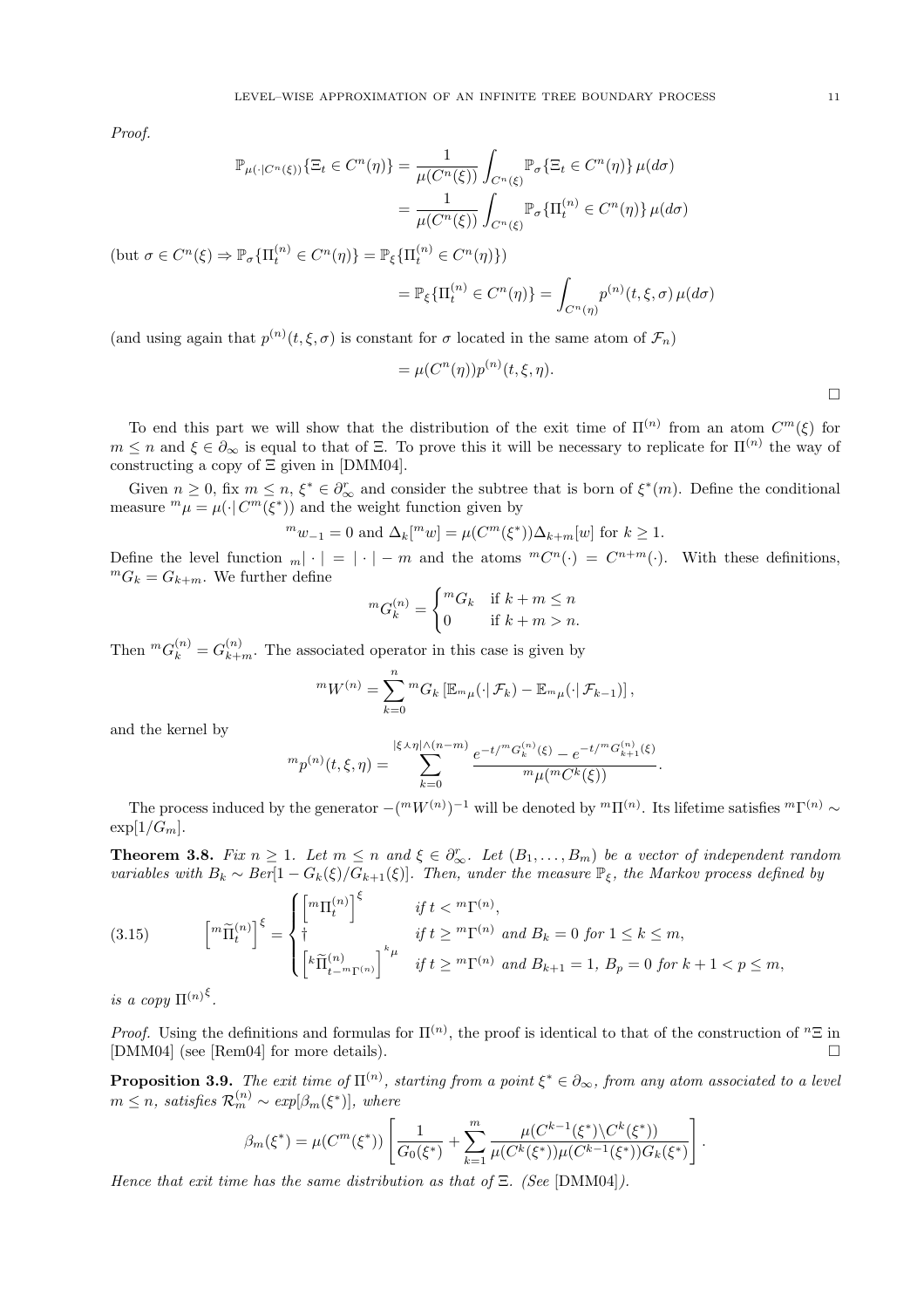*Proof.* The same proof given for the exit time of  $\Xi$  in [DMM04] works in this case.

4. A DIFFERENT CONSTRUCTION OF THE PROCESS  $\Pi^{(n)}$ 

The definition of the approximated process  $\Pi^{(n)}$  could have been also done considering it as defined in  $B^n$ . This gives another Markov process, which we will denote by  $Y^{(n)}$ , that satisfies a set of properties analogous to those of  $\Pi^{(n)}$ . The elements used in this construction are:

$$
U_{ij}^{(n)} = U_{ij} \quad \text{for } i, j \in B^n,
$$
  
\n
$$
W_{ij}^{(n)} = U_{ij}^{(n)} \mu(\partial_{\infty}(j)) \quad \text{for } i, j \in B^n,
$$
  
\nand 
$$
p^{(n)}(t, i, j) = \sum_{m=0}^{|i \lambda j|} \left( e^{-t/G_m^{(n)}(i)} - e^{-t/G_{m+1}^{(n)}(i)} \right) \frac{\mu(\partial_{\infty}(j))}{\mu(\partial_{\infty}(i(m))} \quad \text{for } i, j \in B^n, t > 0,
$$

where in the last line  $G_m^{(n)}(i) = G_m^{(n)}(\xi)$  for any  $\xi \in \partial_\infty(i)$ . (See [Rem04] for details).

In this section we will show how to obtain  $\Pi^{(n)}$  from  $Y^{(n)}$ , allowing us to conclude the understanding of our approximation. To do this we will construct another Markov process in  $\partial_{\infty}$ , starting from  $Y^{(n)}$ , with the same finite-dimensional laws of  $\Pi^{(n)}$ .

Denote by  $T_1, T_2, \ldots$  the jump times of  $Y^{(n)}$  and by  $Z^{(n)}$  its skeleton. Suppose that  $\Pi^{(n)}$  starts from  $\xi \in \partial_{\infty}$ , so we make  $Y^{(n)}$  start from  $\xi(n)$ . Denote by  $u_m$  a random variable uniformly distributed according to  $\mu$  in  $\partial_{\infty}(Z_m^{(n)})$ . Define the process  $\widehat{\Pi^{(n)}}$  by

$$
\widehat{\Pi^{(n)}}_t = \begin{cases} \xi & \text{if } t < T_1, \\ u_m & \text{if } T_m \le t < T_{m+1}. \end{cases}
$$

To show that  $\widehat{\Pi^{(n)}}$  is a Markov process we will prove that for every pair of measurable and bounded functions  $F$  and  $G$  it holds that

$$
\mathbb{E}(F(X_{t_{m+1}})G(X_{t_m},\ldots,X_{t_1}))=\mathbb{E}(\mathbb{E}(F(X_{t_{m+1}})|X_{t_m})G(X_{t_m},\ldots,X_{t_1})).
$$

We can restrict the proof to F and G of the form  $1_A$ ,  $A \in \mathcal{F}_{\infty}$ . Then we must show that, given  $A_1, \ldots, A_{m+1} \in$  $\mathcal{F}_{\infty},$ 

$$
\mathbb{E}_{\xi}(\widehat{\Pi^{(n)}}_{t_1} \in A_1, \dots, \widehat{\Pi^{(n)}}_{t_{m+1}} \in A_{m+1})
$$
\n
$$
= \mathbb{E}_{\xi}(\widehat{\Pi^{(n)}}_{t_1} \in A_1, \dots, \widehat{\Pi^{(n)}}_{t_m} \in A_m \mathbb{E}_{\widehat{\Pi^{(n)}}_{t_m}}(\widehat{\Pi^{(n)}}_{t_{m+1}-t_m} \in A_{m+1}))
$$
\n
$$
= \mathbb{E}_{\xi}(\widehat{\Pi^{(n)}}_{t_1} \in A_1, \dots, \widehat{\Pi^{(n)}}_{t_m} \in A_m) \mathbb{E}_{\widehat{\Pi^{(n)}}_{t_m}}(\widehat{\Pi^{(n)}}_{t_{m+1}-t_m} \in A_{m+1}).
$$

We can restrict the proof further to the case when  $A_1, \ldots, A_{m+1}$  are each contained in one atom of  $\mathcal{F}_n$ . Denote by  $\partial_{\infty}(A_m)$  the atom of  $\mathcal{F}_n$  that contains  $A_m$  and by  $i(A_m)$  the corresponding node in  $B^n$ .

$$
\mathbb{P}_{\xi}\{\widehat{\Pi^{(n)}}_{t_1} \in A_1, \dots, \widehat{\Pi^{(n)}}_{t_{m+1}} \in A_{m+1}\}\n= \mathbb{P}_{\xi(n)}\{Y_{t_1}^{(n)} = i(A_1), \dots, Y_{t_{m+1}}^{(n)} = i(A_{m+1})\} \frac{\mu(A_1)}{\mu(\partial_{\infty}(A_1))} \cdots \frac{\mu(A_{m+1})}{\mu(\partial_{\infty}(A_{m+1}))}\n= \mathbb{P}_{\xi(n)}\{Y_{t_1}^{(n)} = i(A_1), \dots, Y_{t_m}^{(n)} = i(A_m)\} \mathbb{P}_{Y_{t_m}^{(n)}}\{Y_{t_{m+1}^{(n)}}^{(n)} = i(A_{m+1})\}\n= \mathbb{P}_{\xi(n)}\{\widehat{\Pi^{(n)}}_{t_1} \in A_1, \dots, \widehat{\Pi^{(n)}}_{t_m} \in A_m\} \mathbb{P}_{Y_{t_m}^{(n)}}\{\widehat{\Pi^{(n)}}_{t_{m+1} - t_m} \in A_{m+1}\}.
$$

Thus,  $\widehat{\Pi^{(n)}}$  is a Markov process.

We must prove now that the finite-dimensional laws of  $\widehat{\Pi^{(n)}}$  and  $\Pi^{(n)}$  coincide. Due to the compactness of  $\partial_{\infty}$  we may restrict ourselves to prove the equality of the one-dimensional laws. Again we restrict the proof to sets contained in some atom of  $\mathcal{F}_n$ .

$$
\mathbb{P}_{\xi}\{\widehat{\Pi^{(n)}}_t \in A\} = \mathbb{P}_{\xi(n)}\{Y_t^{(n)} = i(A)\}\frac{\mu(A)}{\mu(\partial_{\infty}(A))} = p^{(n)}(t,\xi(n),i(A))\frac{\mu(A)}{\mu(\partial_{\infty}(A))}
$$

 $\Box$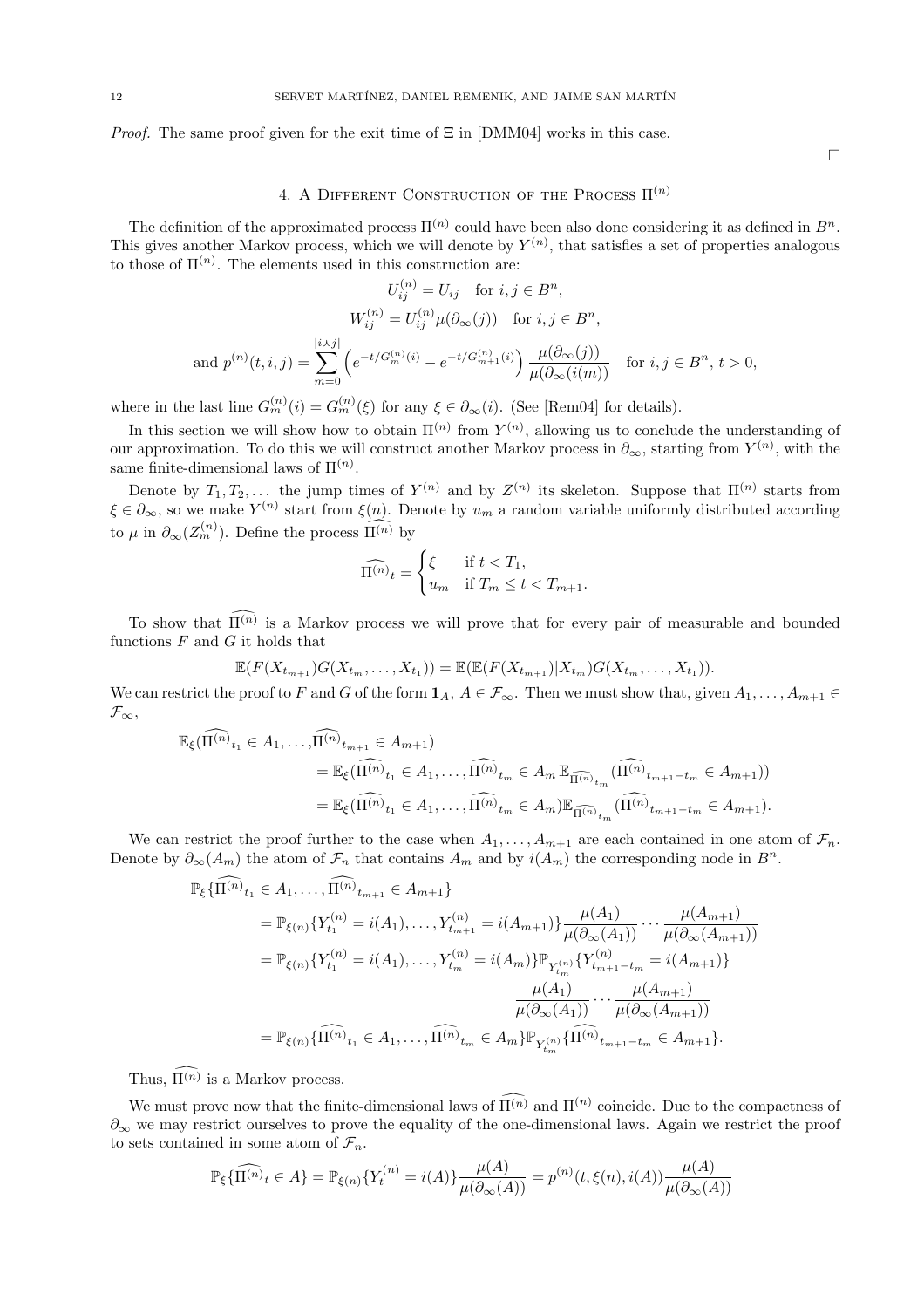

FIGURE 4. Sketch of the process  $\Pi^{(n)}$  constructed from  $Y^{(n)}$ .

$$
= \sum_{m=0}^{|\xi(n)\lambda i(A)|} \left( e^{-t/G_m^{(n)}(\xi)} - e^{-t/G_{m+1}^{(n)}(\xi)} \right) \frac{\mu(\partial_\infty(i(A)))}{\mu(C^n(\xi))} \frac{\mu(A)}{\mu(\partial_\infty(A))}
$$
  
= 
$$
\int_A p^{(n)}(t,\xi,\eta) \mu(d\eta)
$$
  
= 
$$
\mathbb{P}_{\xi} \{ \Pi_t^{(n)} \in A \}.
$$

We have proven the following theorem:

**Theorem 4.1.** The process  $\Pi^{(n)}$  coincides with  $\widehat{\Pi^{(n)}}$ . In other words,  $\Pi^{(n)}$  corresponds to the process in  $\partial_{\infty}$ that jumps between the atoms of  $\mathcal{F}_n$  according to the jumps of the process  $Y^{(n)}$ , and that upon the arrival to each atom chooses uniformly a point where it stays until the next jump (see figure  $4$ ).

From the preceding theorem it follows directly the following corollary that finishes the description of  $\Pi^{(n)}$ :

**Corollary 4.2.** The trajectories of the process  $\Pi^{(n)}$  do not move within the atoms of  $\mathcal{F}_n$ , they only make jumps between different atoms. In other words,

$$
\mathbb{P}_{\xi}\{\Pi_t^{(n)} \neq \xi \mid t < T_{\partial_{\infty} \setminus C^n(\xi)}\} = 0,
$$

where  $T_{\partial_{\infty}\setminus C^{n}(\xi)}$  is the exit time from  $C^{n}(\xi)$ .

#### **REFERENCES**

| [And91] | W.J. Anderson, <i>Continuous-time Markov chains: an application oriented approach</i> , Springer Series in Statistics,     |
|---------|----------------------------------------------------------------------------------------------------------------------------|
|         | Springer-Verlag, 1991.                                                                                                     |
| [Bil68] | P. Billingsley, <i>Convergence of probability measures</i> , Wiley, 1968.                                                  |
| Car72   | P. Cartier, Fonctions harmoniques sur un arbre, Symposia Mathematica IX, Academic Press, 1972, pp. 203–270.                |
| [Del89] | C. Dellacherie, Sur la caracterisation des noyaux potentiels, Séminaire du Théorie du Potentiel, Lecture Notes in          |
|         | Mathematics, vol. 1393, Springer-Verlag, 1989, pp. 78–95.                                                                  |
| [DMM]   | C. Dellacherie, S. Martínez, and J. San Martín, En remâchant des gums, Private communication.                              |
| [DMM88] | P. Dartnell, S. Martínez, and J. San Martín, Opérateurs filtrés et chaînes de tribus invariantes sur un espace de          |
|         | <i>probabilisé dénombrable</i> , Séminaire de Probabilités XXII, Lecture Notes in Mathematics, vol. 1321, Springer-Verlag, |
|         | 1988.                                                                                                                      |
| [DMM96] | C. Dellacherie, S. Martínez, and J. San Martín, Ultrametric matrices and induced Markov chains, Advances in                |
|         | Applied Mathematics 17 (1996), 169–183.                                                                                    |
| [DMM00] | . Description of the sub-Markov kernel associated to generalized ultrametric matrices: an algorithmic ap-                  |
|         | <i>proach</i> , Linear Algebra and its Applications $318$ (2000), 1-21.                                                    |
| DMM04   | Ultrametric and tree potential, Preprint, October 2004.                                                                    |
|         | [DMMT98] C. Dellacherie, S. Martínez, J. San Martín, and D. Taïbi, Noyaux potentiels associés à une filtration, Ann. Inst. |
|         | Henri Poincaré Prob. et Stat. 34 (1998), 707–725.                                                                          |
| [Doo84] | J.L. Doob, <i>Classical potential theory and its probabilistic counterpart</i> , Springer-Verlag, 1984.                    |
| [Ly090] | R. Lyons, Random walks and percolation on trees, Annals of Probability (1990), no. 18, 931–958.                            |
| Lyo92   | , Random walks, capacity and percolation on tree, Annals of Probability (1992), no. 20, 2043–2088.                         |
| [MMM94] | S. Martínez, G. Michon, and J. San Martín, <i>Inverse of ultrametric matrices are of Stieltjes type</i> , SIAM J. Matrix   |
|         | Analysis and its Applications 45 (1994), 98–106.                                                                           |

[NV94] R. Nabben and R.S. Varga, A linear algebra proof that the inverse of strictly ultrametric matrix is a strictly diagonally dominant Stieltjes matrix, Linear Algebra and its Applications 15 (1994), 107-113.